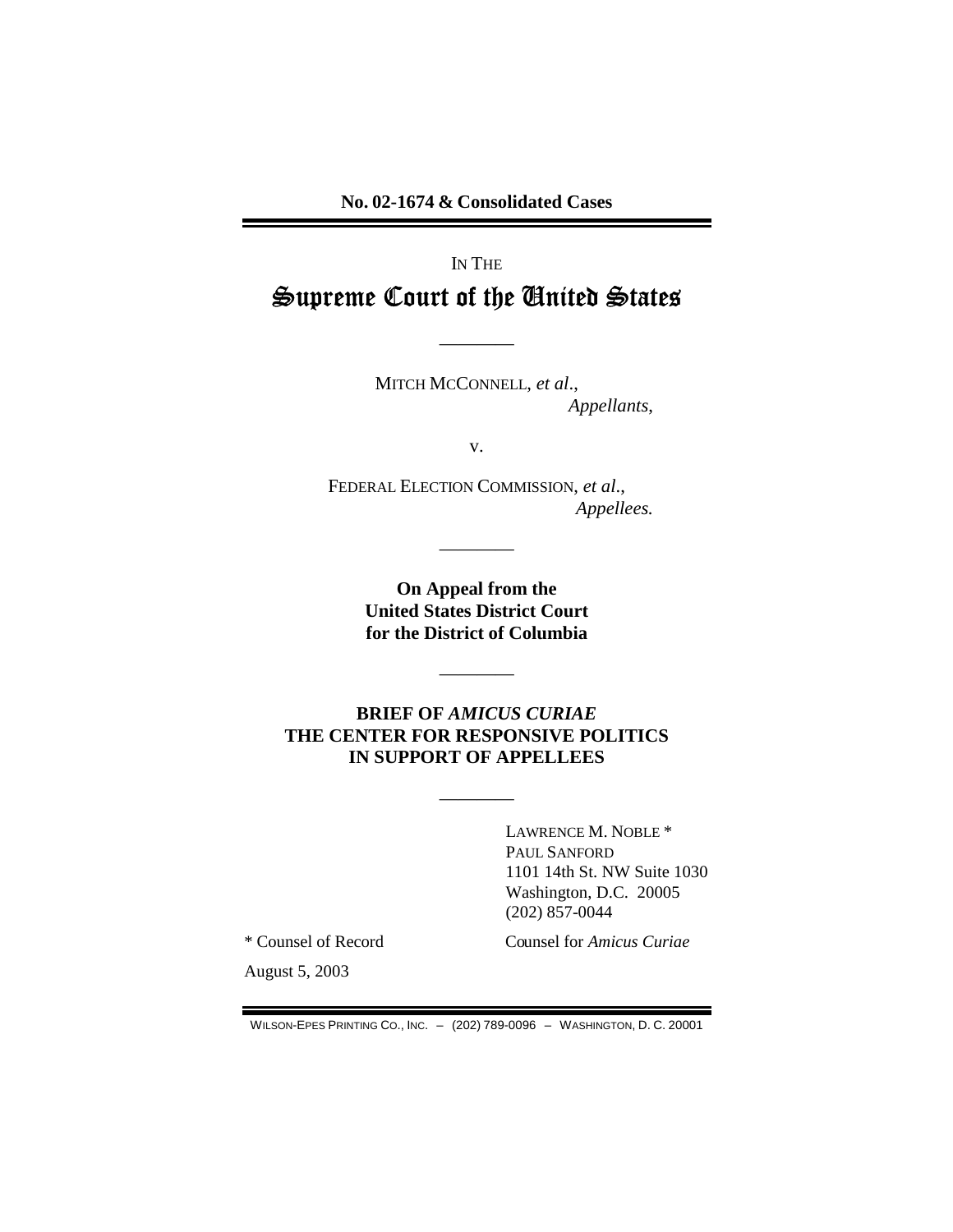## TABLE OF CONTENTS

|                                            | Page         |
|--------------------------------------------|--------------|
|                                            | $\mathbf{1}$ |
|                                            | 11           |
| STATEMENT OF INTEREST OF AMICUS            | 1            |
| SUMMARY OF THE ARGUMENT                    | 3            |
| ESCALATION OF "SOFT MONEY"<br>L            | 4            |
| "NON-FEDERAL" IN NAME ONLY<br>$\mathbf{H}$ | 9            |
| III. INDUSTRY TRENDS IN SOFT MONEY         |              |
|                                            | 16           |
| $\mathsf{A}$                               | 17           |
| Pharmaceuticals/Health Products<br>B.      | 19           |
| C.                                         | 21           |
| Telecommunications Services & Equip-<br>D. | 23           |
| Е.                                         | 26           |
|                                            | 28           |
|                                            | 1a           |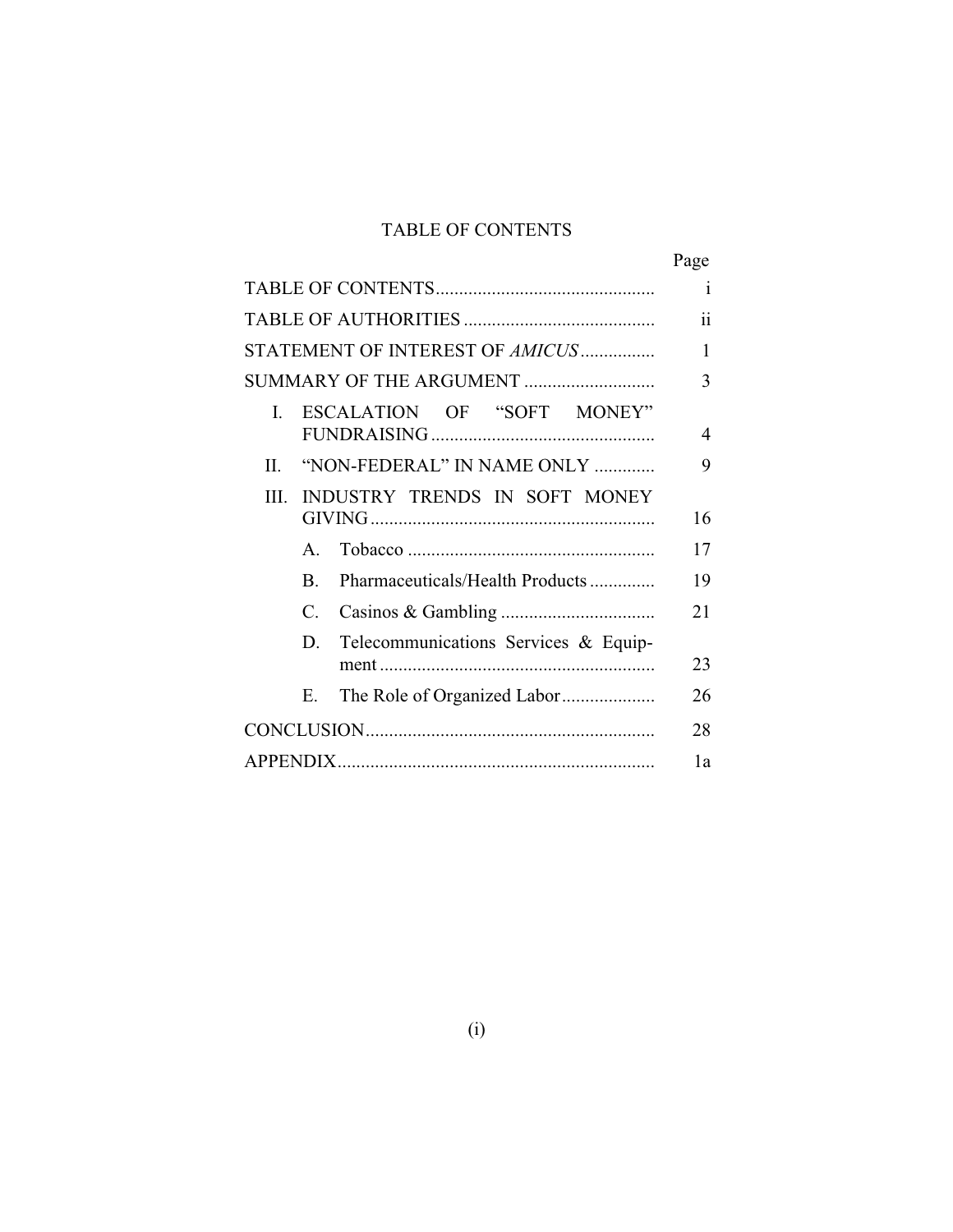## TABLE OF AUTHORITIES

| <b>CASES</b>                                                                                                                                                                 | Page                       |
|------------------------------------------------------------------------------------------------------------------------------------------------------------------------------|----------------------------|
|                                                                                                                                                                              | 3                          |
| <b>REGULATIONS</b>                                                                                                                                                           |                            |
|                                                                                                                                                                              | 12<br>$\overline{4}$<br>12 |
| <b>FEC ADVISORY OPINIONS</b>                                                                                                                                                 |                            |
|                                                                                                                                                                              | 12                         |
| <b>BOOKS</b>                                                                                                                                                                 |                            |
| LARRY MAKINSON, SPEAKING FREELY: WASH-<br>INGTON INSIDERS TALK ABOUT MONEY IN                                                                                                | 16                         |
| <b>NEWSPAPER ARTICLES</b>                                                                                                                                                    |                            |
| Anonymous, Beasley Slams Politician Hodges,<br>NationalJournal.com (Oct.<br>19,<br>1998)<br><http: adspotlig<="" members="" nationaljournal.com="" td=""><td>22</td></http:> | 22                         |
| AT&T Plan for Japan Cable Clears Hurdle,<br>Bloomberg News, available in New York                                                                                            |                            |
| Dennis K. Berman, Yochi J. Dreazen, Global                                                                                                                                   | 25                         |
| Crossing Deal May Hit Snag, Wall Street                                                                                                                                      | 24                         |
| J. Lynn Lunsford, Andy Pasztor, Anne Marie<br>Squeo, Space Woes Zap Loral, Boeing, Wall                                                                                      | 24                         |
| Jeffrey Goldberg, Next Target: Nicotine, New                                                                                                                                 | 20                         |

 $\ddot{\rm ii}$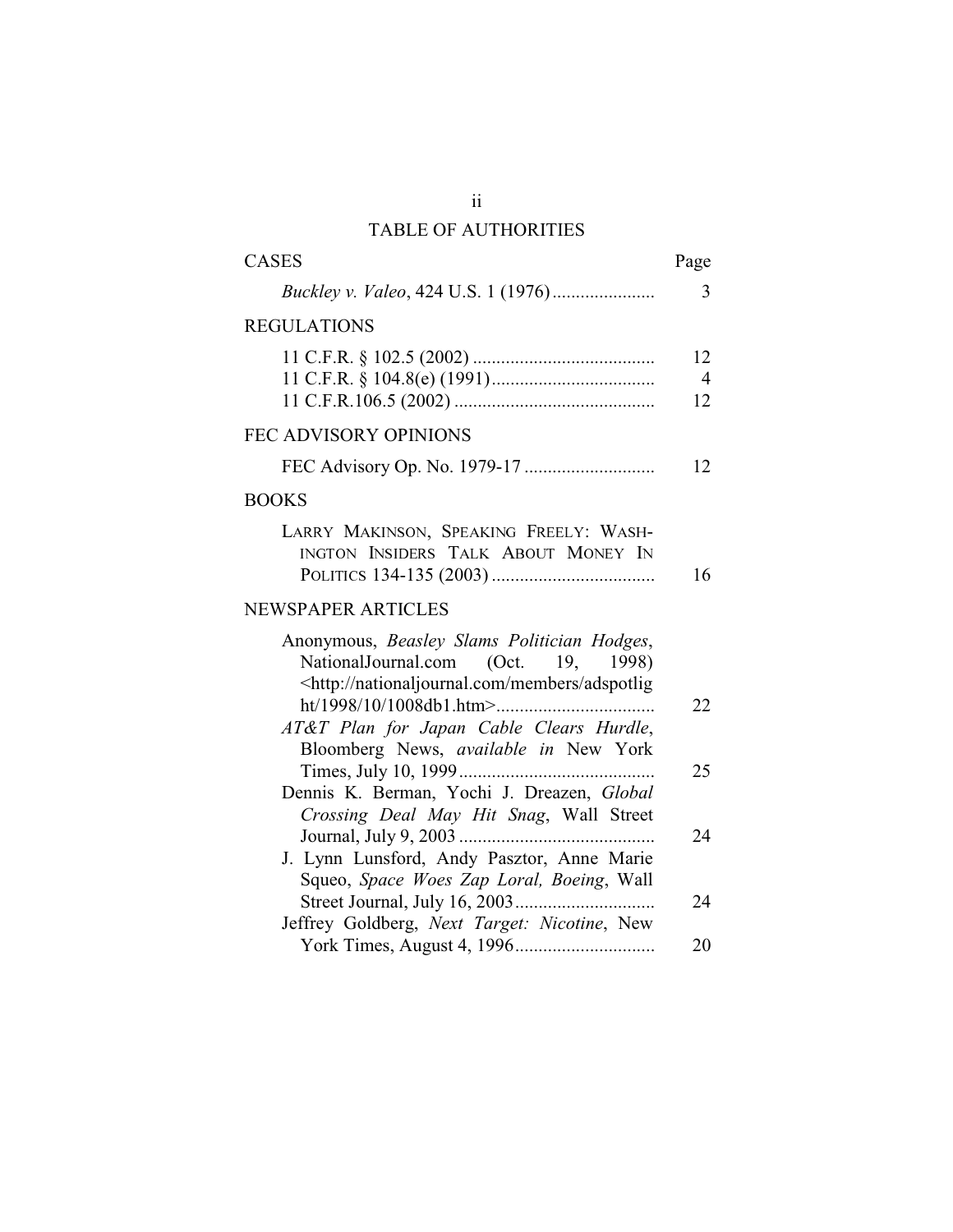# TABLE OF AUTHORITIES-Continued

| I |  |
|---|--|
|---|--|

| John M. Broder, Democrats Able to Circumvent                                                                          |    |
|-----------------------------------------------------------------------------------------------------------------------|----|
| Contribution Limit, New York Times,                                                                                   |    |
|                                                                                                                       |    |
| John Mintz, China Aid Hurt U.S. Security, Panel                                                                       |    |
| Says, Washington Post, December 31, 1998                                                                              | 24 |
| Kenneth P. Doyle, Fund-Raising Unit Linked to                                                                         |    |
| Mrs. Clinton Provided \$200,000 in Soft Money                                                                         |    |
| to DSCC, BNA's Money & Politics Report                                                                                |    |
| (December 6, 1999) <http: pubs.bna.com=""></http:>                                                                    | 13 |
| Louis Jacobson, Shawn Zeller, K Street for                                                                            |    |
| August 4, 2001, National Journal, August 4,                                                                           |    |
| 2001                                                                                                                  | 20 |
| Mark H. Rodeffer, Dems Hit Coleman                                                                                    |    |
| on Campaign Cash, NationalJournal.com                                                                                 |    |
| (October 24, 2002) <http: nationaljournal.<="" td=""><td></td></http:>                                                |    |
| com/members/adspotlight/2002/10/1024mnsen                                                                             |    |
|                                                                                                                       | 18 |
| Meg Kinnard, Richardson Goes After Otter's                                                                            |    |
| Politics, NationalJournal.com (September 19,                                                                          |    |
| 2002) <http: ad<="" members="" nationaljournal.com="" td=""><td></td></http:>                                         |    |
| spot light/2002/09/0919brid1.htm>                                                                                     | 18 |
| Mike Soraghan, 'Soft' Cash Dominates Senate                                                                           |    |
| Race, Denver Post, September 30, 2002                                                                                 | 15 |
| Peter H. Stone, Some Hard Facts About Soft                                                                            |    |
| Money, National Journal, March 23, 1996 17, 18                                                                        |    |
| Robert Zausner, Loophole Helps Clinton Exceed                                                                         |    |
| Donation Limit, Philadelphia Inquirer, June                                                                           |    |
|                                                                                                                       | 12 |
| Ryan Connors, Ferguson Hits Kennedy                                                                                   |    |
| for Gambling Ties, NationalJournal.com<br>(March 29, 2002) <http: <="" nationaljournal.com="" td=""><td></td></http:> |    |
| members/adspotlight/2002/03/0329cfri1.htm>                                                                            | 22 |
|                                                                                                                       |    |

 $iii$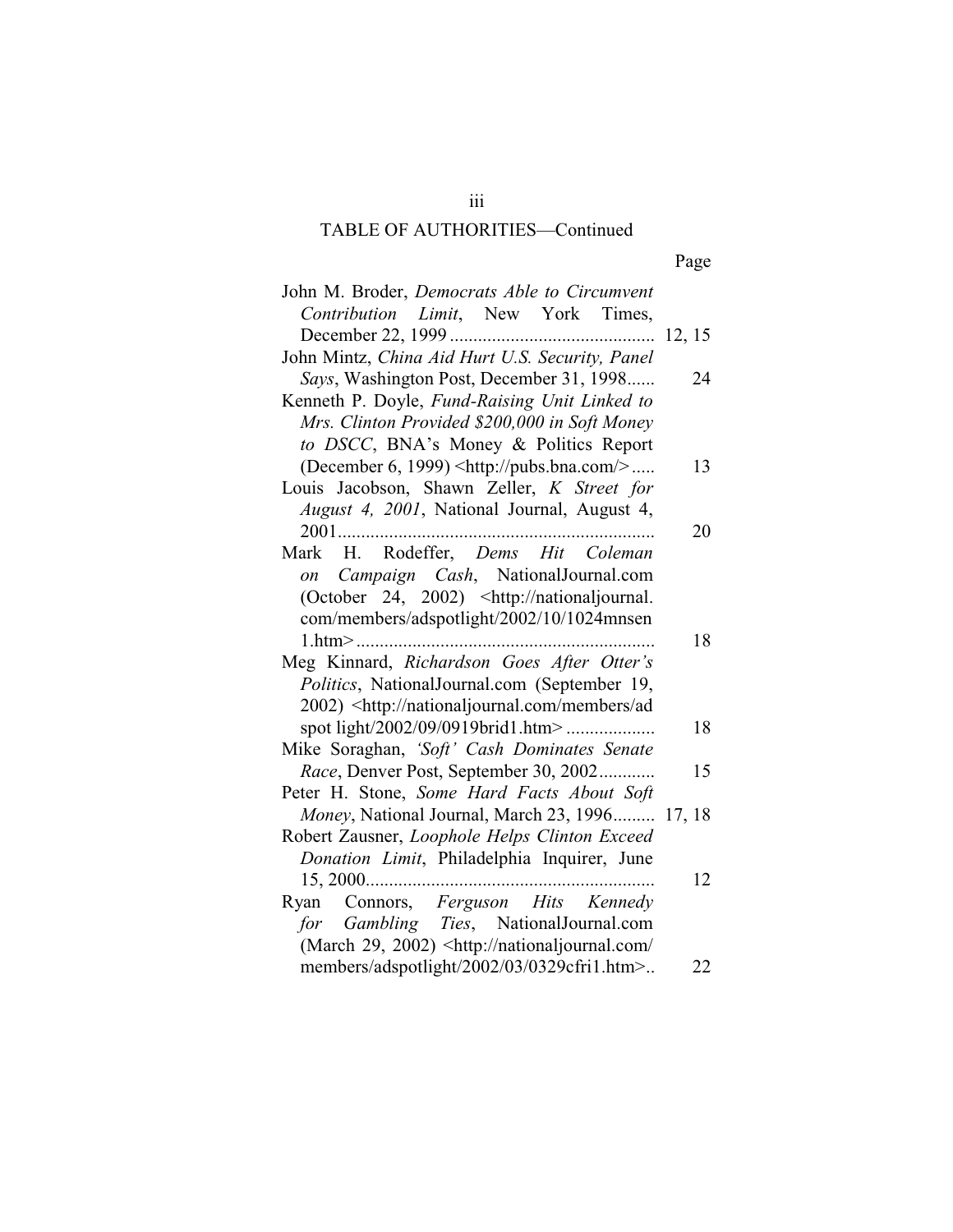# $iv$ TABLE OF AUTHORITIES-Continued

| Shaila Kaplan, Gary Cohen, Of Perks and the                |    |
|------------------------------------------------------------|----|
| Purse, U.S. News & World Report, January                   |    |
|                                                            | 13 |
| Susan B. Glasser, Clinton Taps Big Donors for              |    |
| Special N.Y. Account; 'Soft Money' Builds                  |    |
| <i>Party's Senate Fund</i> , Washington Post,              |    |
|                                                            | 12 |
| Timothy Boone, <i>Accept Money</i> , <i>Make Excuses</i> , |    |
|                                                            | 22 |
| U.S.-Japan Undersea Cable Project Focus of                 |    |
| Probe, Bloomberg News, available in Los                    |    |
|                                                            | 25 |

## **OTHER AUTHORITIES**

| Giuliani Victory Committee letter to FEC                                     |    |
|------------------------------------------------------------------------------|----|
| Reports Analysis Division, May 3, 2000                                       | 14 |
| Mission statement of the Democratic                                          |    |
| Congressional Campaign Committee                                             |    |
|                                                                              | 11 |
| Mission statement of the Democratic Senatorial                               |    |
| Campaign Committee <http: <="" td="" www.dscc.org=""><td></td></http:>       |    |
|                                                                              | 11 |
| Mission statement of the National Republican                                 |    |
| Congressional Committee <http: td="" www.<=""><td></td></http:>              |    |
| nrcc.org/nrcccontents/issuesagenda/overview.                                 |    |
|                                                                              | 11 |
| Mission statement of the National Republican                                 |    |
| Senatorial Committee <http: <="" td="" www.nrsc.org=""><td></td></http:>     |    |
|                                                                              | 11 |
| OpenSecrets.org (visited July 30, 2003)                                      |    |
| <http: back<="" industries="" td="" www.opensecrets.org=""><td></td></http:> |    |
|                                                                              | 20 |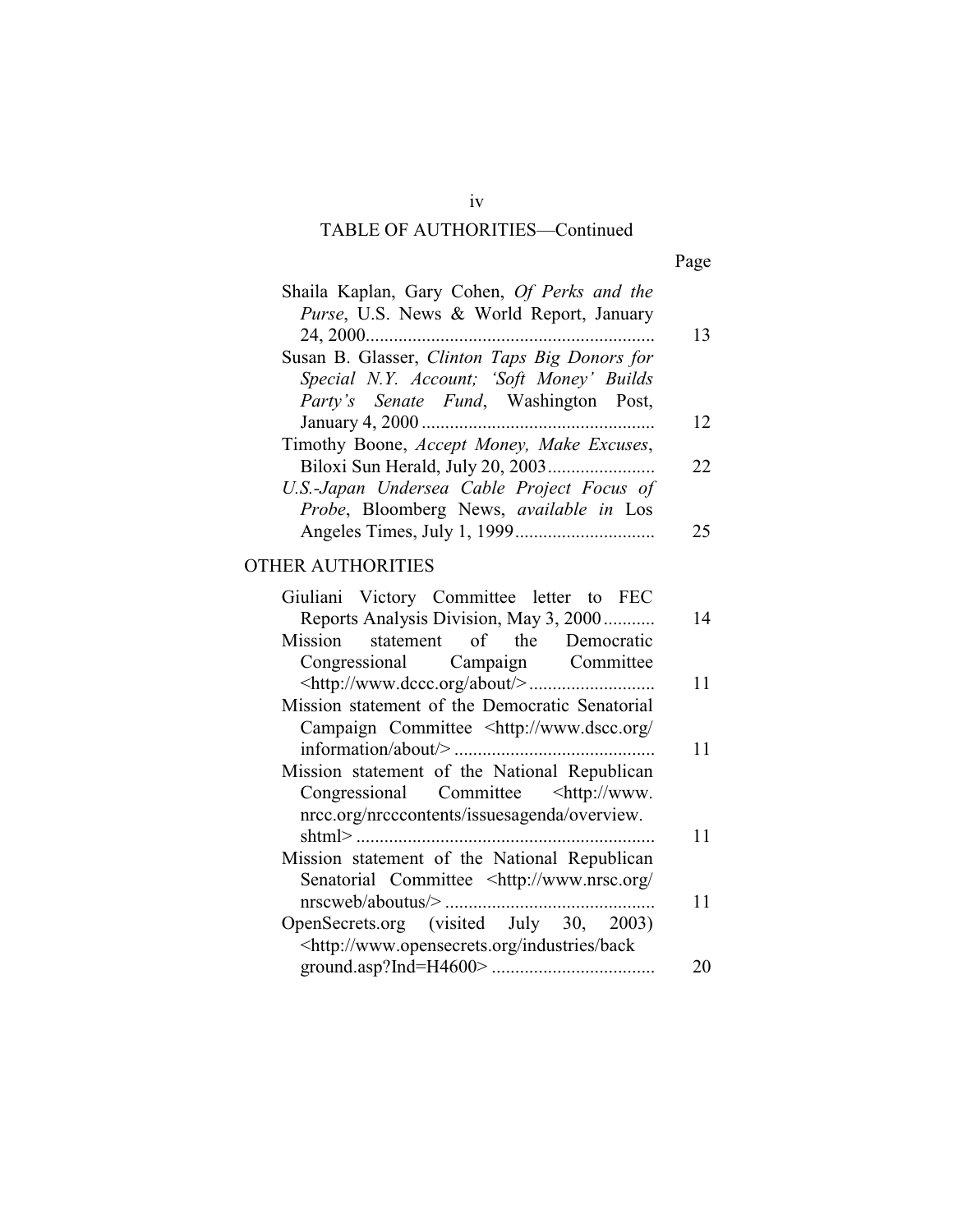## TABLE OF AUTHORITIES-Continued

# Page

| Party Committees Raise More than \$1 Billion in |   |
|-------------------------------------------------|---|
| 2001-2002, FEC Press Release, March 20,         |   |
|                                                 | 5 |

 $\mathbf{V}$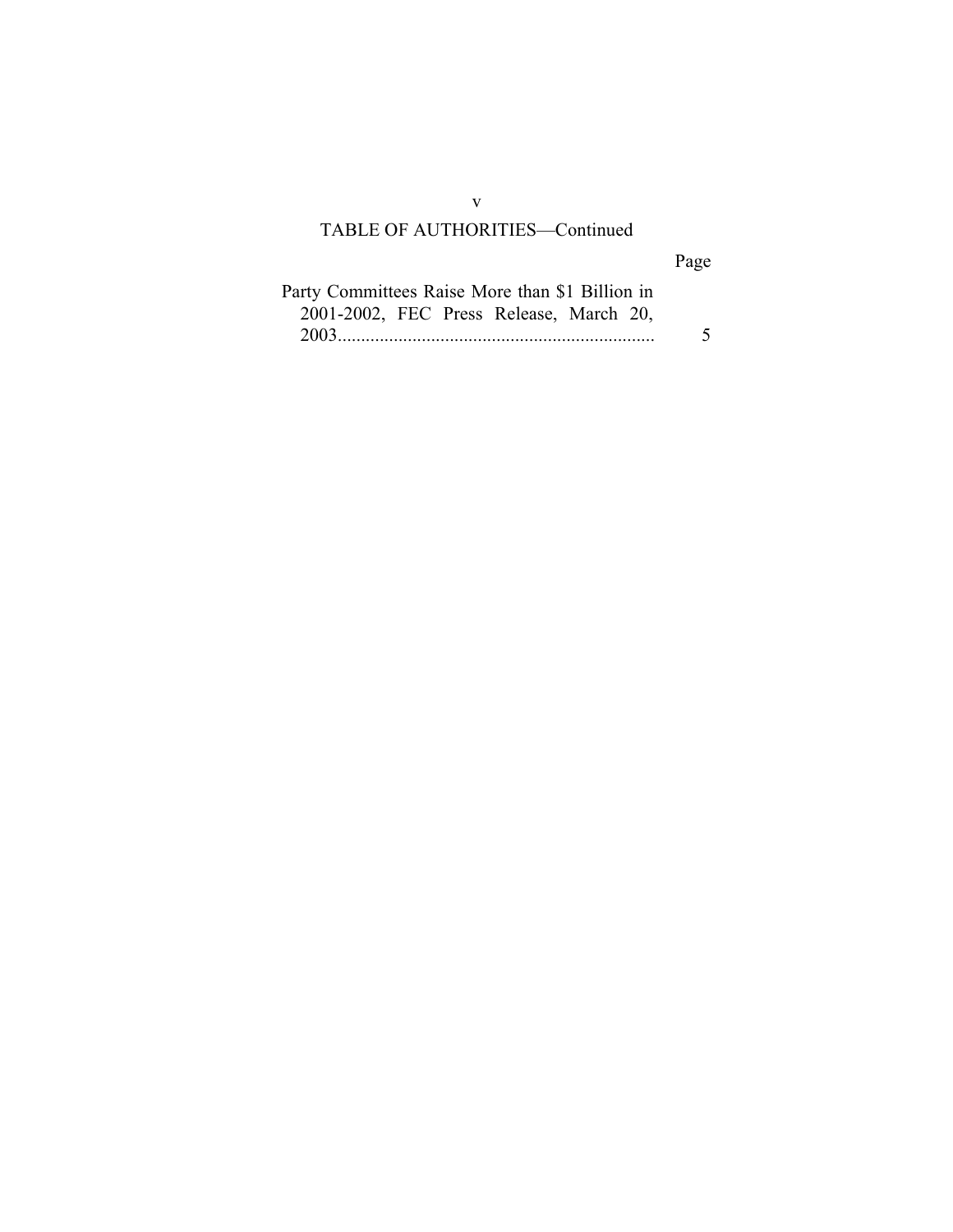### IN THE

# - -  ————

No. 02-1674 & Consolidated Cases

————

MITCH MCCONNELL, *et al*., *Appellants*, v.

FEDERAL ELECTION COMMISSION, *et al*.,

*Appellees.* 

**On Appeal from the United States District Court for the District of Columbia** 

————

————

## **BRIEF OF** *AMICUS CURIAE*  **THE CENTER FOR RESPONSIVE POLITICS IN SUPPORT OF APPELLEES**

## **INTEREST OF** *AMICUS <sup>1</sup>*

————

The Center for Responsive Politics ("CRP" or "The Center") is a non-partisan, non-profit  $501(c)(3)$  research organization that has systematically tracked the patterns in U.S. federal elections since the late 1980s. The Center was founded in 1983 by two U.S. Senators—Republican Hugh Scott of Pennsylvania and Democrat Frank Church of Idaho.

<sup>1</sup> This brief is filed with the consent of all parties. *Amicus* certifies that no counsel for a party authored this brief in whole or in part, nor has any person nor entity, other than *Amicus* or its counsel, made a monetary contribution to the preparation or submission of this brief.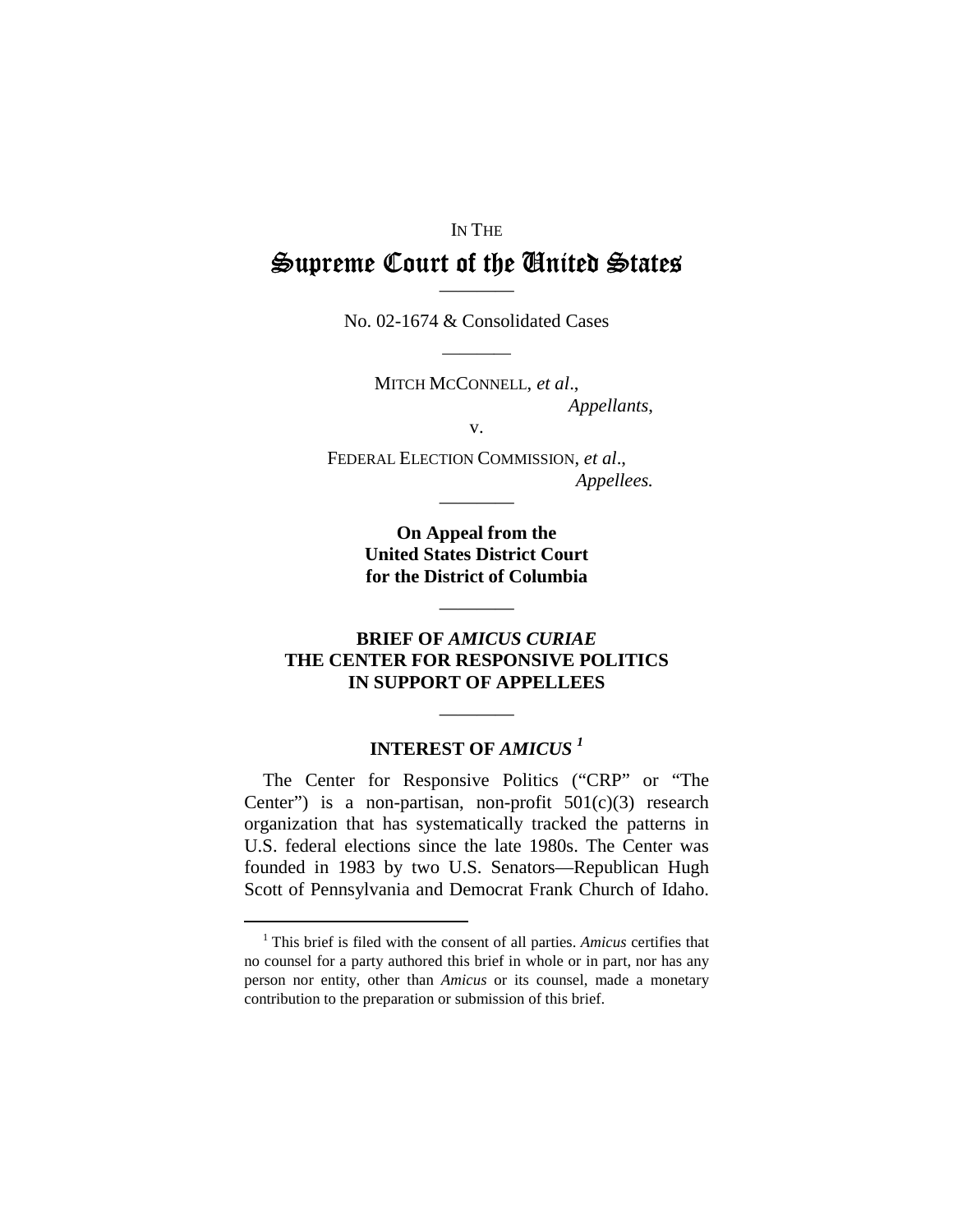Its purpose is to track the flow of money to federal candidates and political parties, analyze money's impact on public policy, and make this information available to the public. The Center's funding comes primarily from foundations, and it accepts no contributions from for-profit corporations or labor unions.

Nearly from its inception, the Center has played a unique role in the world of money and politics, converting the raw data collected by the Federal Election Commission (FEC) from federal candidates, parties and political action committees, and creating from it easy-to-understand profiles of candidates, industries, and the money that flows to Congress. CRP's data is widely used and respected by news organizations, the academic community, and by political professionals from all points in the ideological spectrum.

This *amicus* brief is presented as an informational resource to the Court to show the impact, growth and patterns of socalled "soft money" giving. It contains an analysis of campaign contributions based on data compiled from reports filed by political party soft money committees with the Federal Election Commission, and an analysis of the sources of those contributions by industry, organization and individual donor.

The source material for that analysis was the actual FEC database of nearly 224,000 itemized contributions over \$200 given by individuals, corporations and other organizations during the 12 years when soft money contributions were required to be disclosed by the national party committees. 2 That period ran from January 1, 1991 through Election Day 2002. As such, this brief is intended to provide a factual framework to the arguments made by the defendants in this case.

 $2$  An explanation of the Center's methodology in categorizing contribution data by industry is contained in the Appendix.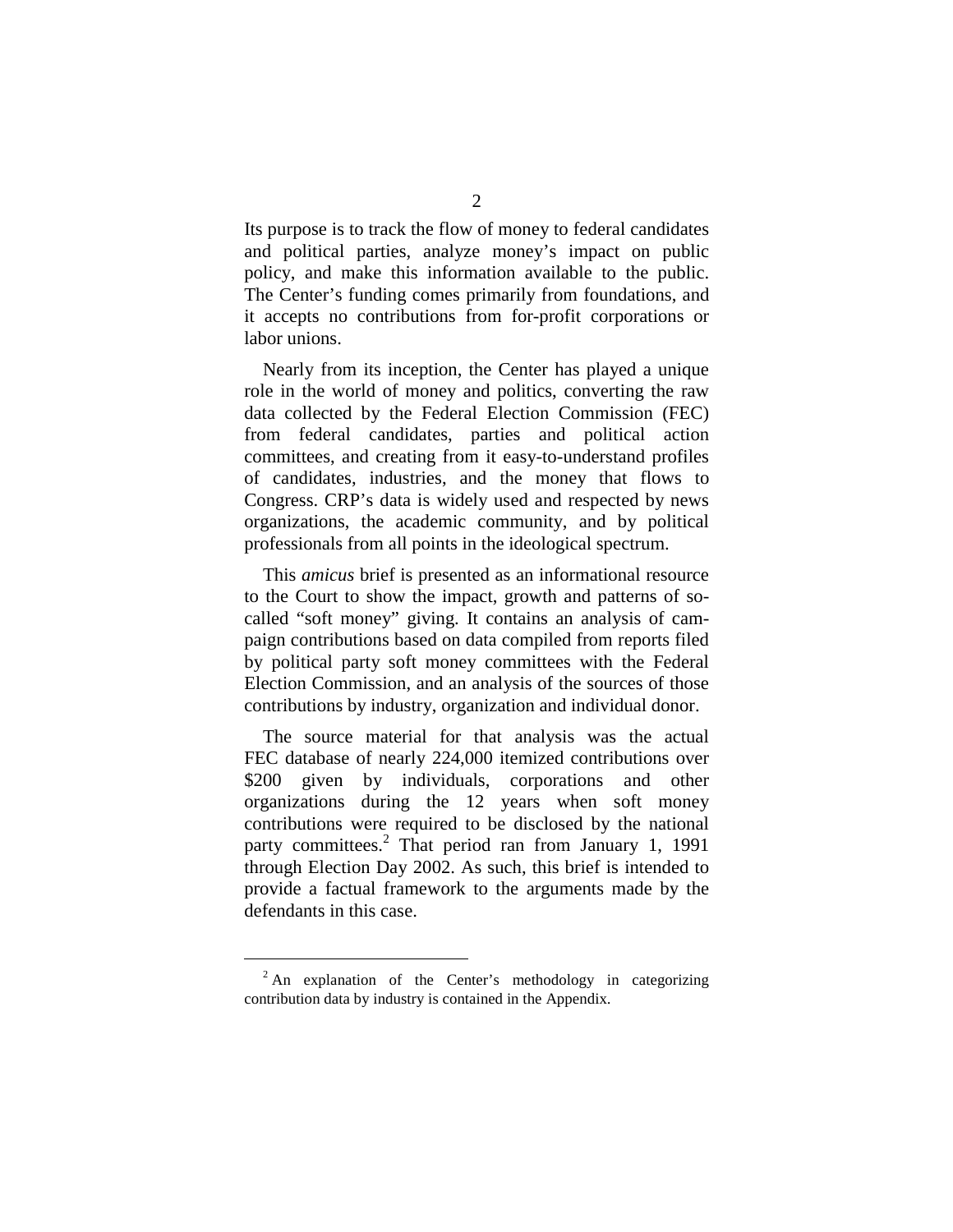### **SUMMARY OF ARGUMENT**

The ability of the parties to seek unlimited soft money contributions, exempt from the limitations imposed on hard money giving, led both the Democratic and Republican parties to rely ever more heavily on these large donations to fund their operations and election-related activities. Though it was originally claimed to be used exclusively for "nonfederal" party building purposes, soft money was increasingly used by the parties to directly influence the outcome of federal elections. In fact, the giving patterns and trends unequivocally support the conclusion that these soft money contributions were being given to influence federal elections.

The giving patterns among organizational donors reveal a politically pragmatic approach, with most organizations delivering money to both sides during the same election cycle. This suggests organizational contributions have been used not as a reflection of a consistent political philosophy, but as a way to attain influence with political leaders from both parties.

The parties' reliance on these large donations created the appearance, at the very least, that these donations bought access to government officials and unduly influenced important governmental policy decisions. This is an outcome this Court, in *Buckley v. Valeo*, 424 U.S. 1 (1976) held was within Congress' authority to regulate when it upheld the contribution limits imposed by Congress in the Federal Election Campaign Act of 1971. The Bipartisan Campaign Reform Act of 2002 ("BCRA") merely cuts the connection between the ever-increasing flow of soft money and the national party committees and federal officeholders and candidates.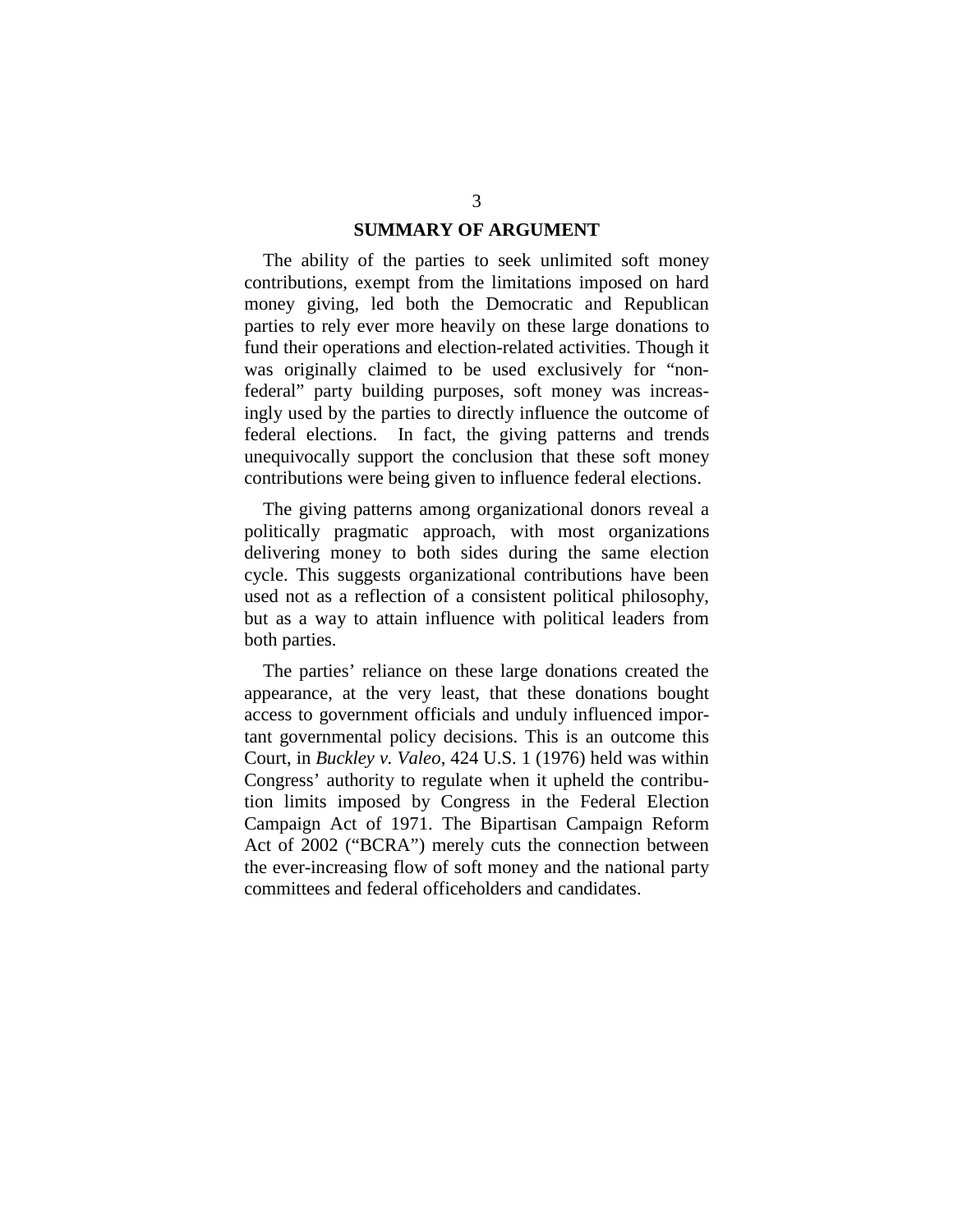#### **ARGUMENT**

## **I. ESCALATION OF "SOFT MONEY" FUND-RAISING**

Though the FEC first allowed "soft money" contributions to the political parties in the late 1970s, the extent of their effect on national party finances remained hidden from public view until 1991. That was when an FEC rule  $3$  requiring full disclosure of the contributions became effective.

Once it became visible, the extent of soft money's increasingly important role in party fundraising became fully apparent. At the same time, the dollars collected in the parties' soft money accounts began to accelerate sharply. In the 1992 election cycle, the Democratic and Republican national party committees (including the Democratic and Republican National Committees and both parties' House and Senate fundraising committees) raised a combined total of \$86.1 million. By the 2000 cycle the total rose to nearly half a billion dollars, a level that was matched in the most recent cycle, even though there was no presidential election held. The following charts illustrate the trends behind those summary numbers in several ways.

<sup>3</sup> 11 CFR § 104.8(e) (1991).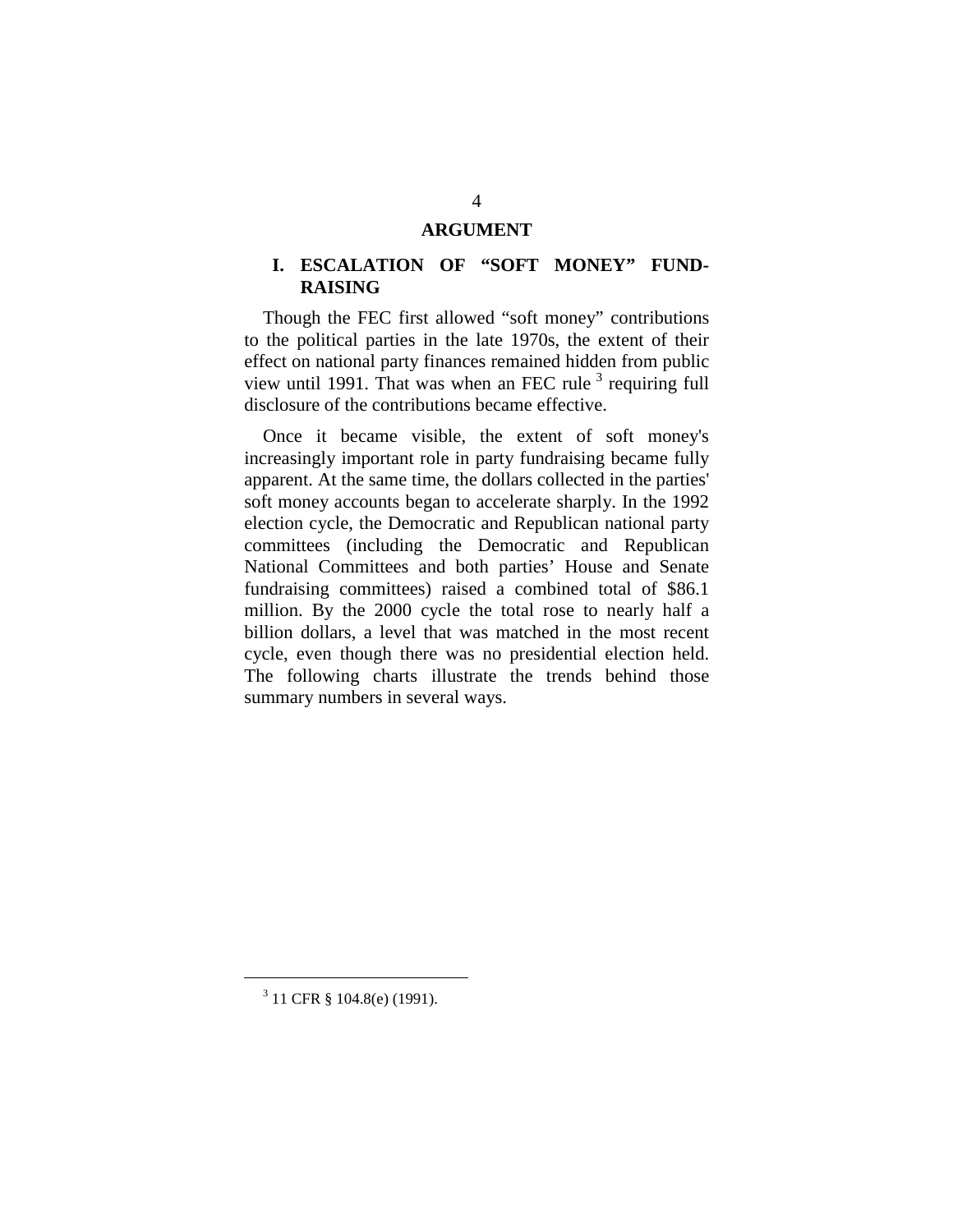

Source: Federal Election Commission 4

Historically, the biggest leaps in soft money fundraising have occurred in election cycles when presidential campaigns took place. From 1994 to 1996 the amount of soft money raised by the parties more than doubled, as illustrated in the chart above. It doubled again in 2000. During mid-term election cycles, the fundraising levels remained close to where they had been in the previous presidential election cycle. Even in mid-term cycles, however, the pace of soft money fundraising doubled every four years.

The trend of contribution spikes during presidential election cycles is even more pronounced when the soft money that went to the Democratic and Republican National Committees is isolated as shown in the chart below. The chart does not include money that went to the parties' congressional campaign committees.

<sup>4</sup>*Party Committees Raise More than \$1 Billion in 2001-2002*, FEC Press Release, March 20, 2003.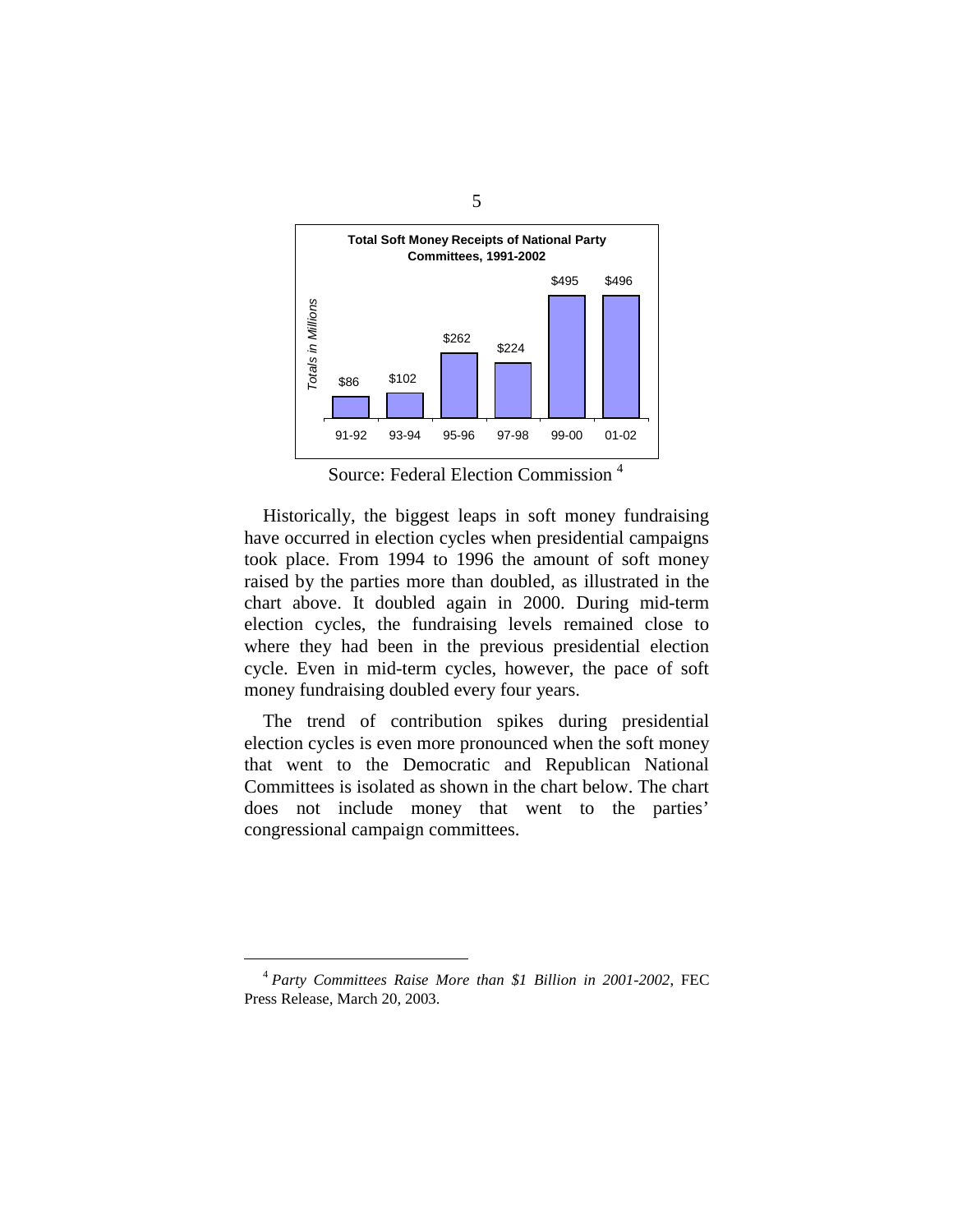

Source: Federal Election Commission

Notably, both parties were able to raise roughly equal amounts of soft money during the period such contributions were legal and disclosed. The chart below shows the breakdown by party.



Source: Federal Election Commission

This relative parity in soft money fundraising sharply contrasts with the disparity between the parties in raising hard money. Republicans have long held the advantage in those contributions, as is clear in the following chart. In the most

6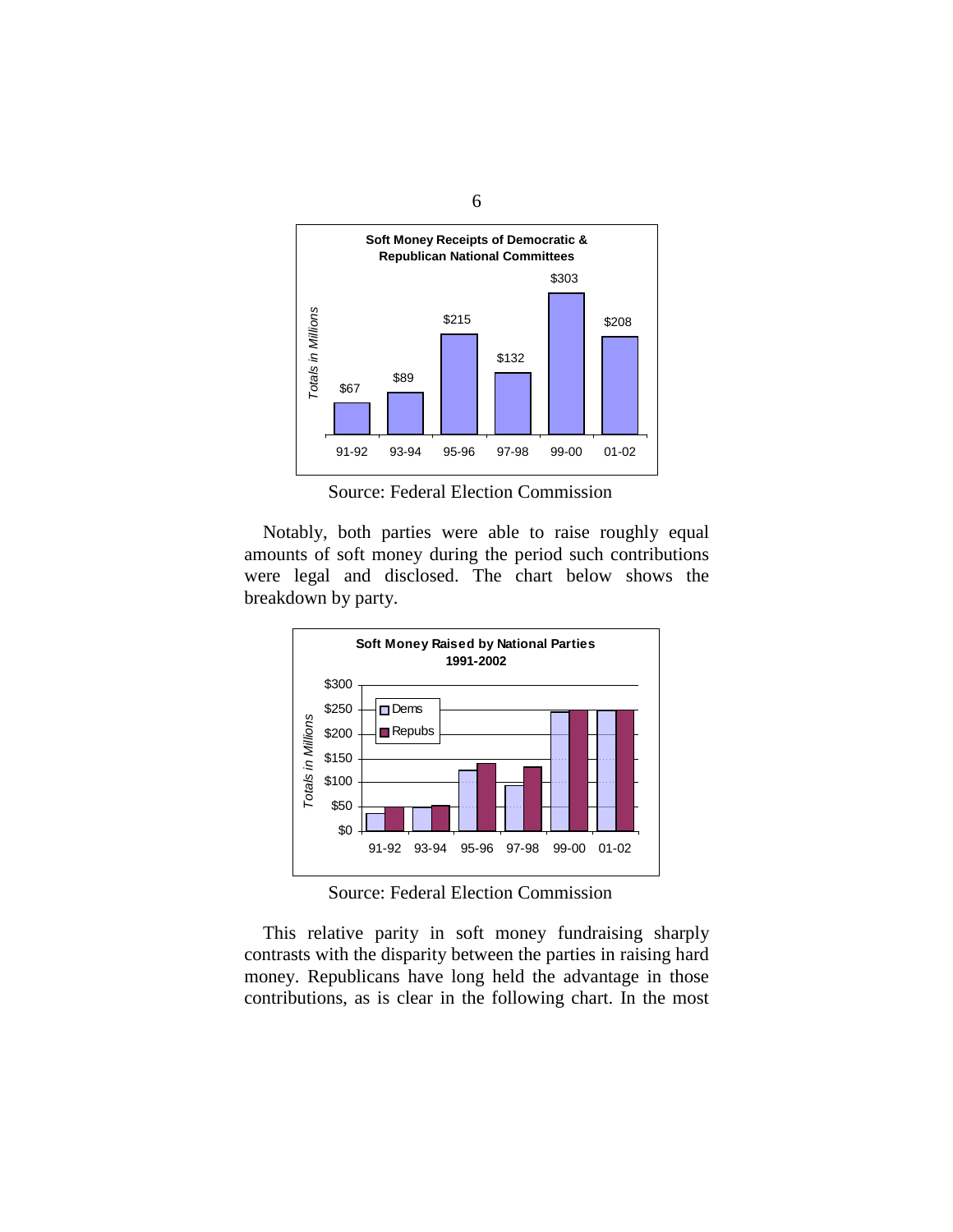recent election cycle, for example, the Democratic federal party committees raised just \$217 million in hard money contributions, less than half the \$442 million raised by the Republicans.



Source: Federal Election Commission

Raising money quickly is more easily accomplished if the donors write big checks rather than small ones. As competition between the parties grew ever more contentious throughout the 1990s and the beginning of the new century, party fundraisers grew ever more reliant on collecting sixfigure (or larger) donations through their soft money committees. This was especially true of the Democratic Party, which for years had lagged far behind the Republicans in its ability to raise hard money contributions.

The chart below shows each party's reliance on soft money during the past six election cycles. The figures include only funds collected by the Democratic and Republican National Committees, and each party's two congressional committees.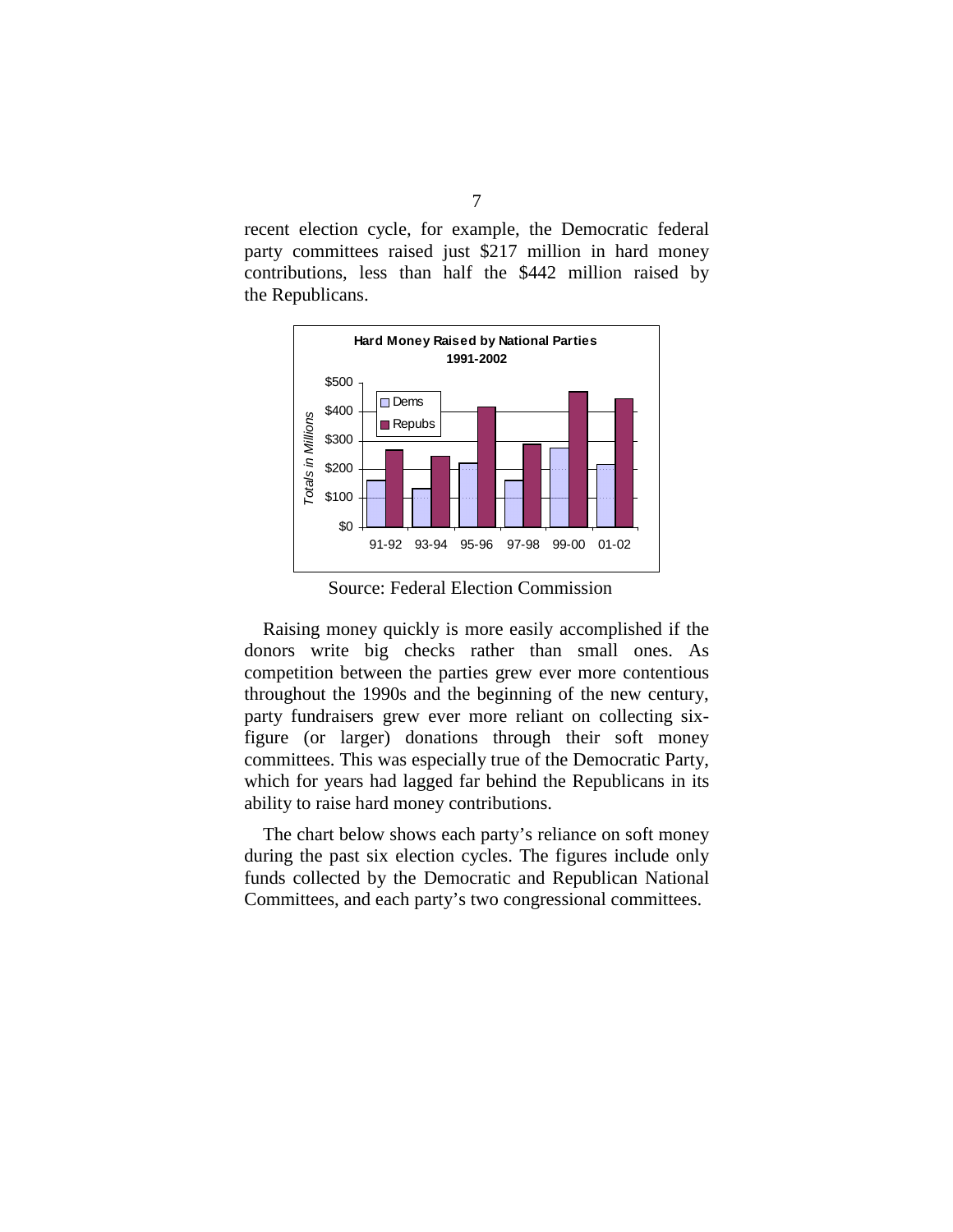

Source: Federal Election Commission

The Democrats' heavy reliance on soft money to fill the party's coffers did act as a counterbalance to the longstanding Republican advantage in collecting contributions from small donors. This trend was never so obvious as in the 2001-2002 cycle, when the party collected an unprecedented spate of large contributions from a relative handful of wealthy individual donors. Some 22 individuals gave soft money donations of \$1 million or more in the 2002 election cycle – more than twice as many as had given in all previous election cycles. Of those 22 donors, 17 gave exclusively to the Democrats.

| TOTAL NAME |                                             | CITY             | <b>DEMS</b> | <b>REPUBS</b> |
|------------|---------------------------------------------|------------------|-------------|---------------|
|            | \$9,280,000 Saban, Haim                     | Los Angeles, CA  | 100 %       | $0\%$         |
|            | \$7,390,000 Echaner, Fred                   | Chicago, IL      | 100 %       | $0\%$         |
|            | \$6,700,000 Bing, Stephen L.                | Los Angeles, CA  | $100\%$     | $0\%$         |
|            |                                             | Los Altos Hills, |             |               |
|            | \$3,288,786 Kirsch, Steven T.               | CA.              | 100 %       | $0\%$         |
|            | \$2,255,250 Schwartz, Bernard L.            | New York, NY     | 100 %       | $0\%$         |
|            | \$2,021,000 Corzine, Jon S.                 | Summit, NJ       | 100 %       | $0\%$         |
|            | \$1,930,000 Simon, Bren & Melvin Carmel, IN |                  | 100 %       | $0\%$         |
|            | \$1,835,000 Angelos, Peter G.               | Baltimore, MD    | 100 %       | $0\%$         |

8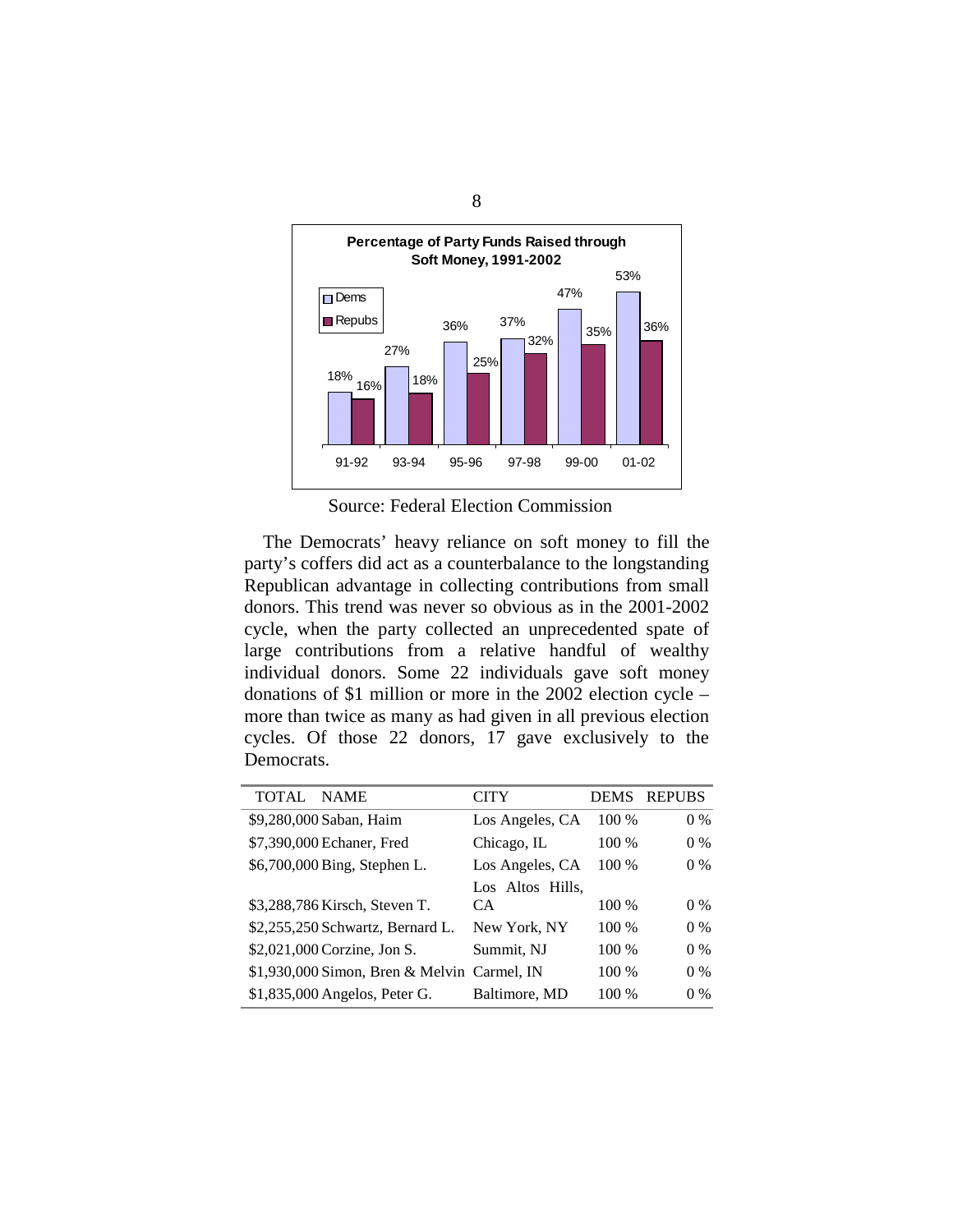| <b>CITY</b>     |                           | <b>DEMS REPUBS</b>                           |
|-----------------|---------------------------|----------------------------------------------|
| Houston, TX     | 100 %                     | $0\%$                                        |
|                 |                           |                                              |
| Orange, CA      | 33 %                      | 67 %                                         |
| West            |                           |                                              |
| Beach, FL       | 100 %                     | 0 %                                          |
| Cincinnati, OH  | 10 %                      | 90 %                                         |
|                 | 100 %                     | 0 %                                          |
|                 |                           |                                              |
| Greenwich, CT   | 96 %                      | 4 %                                          |
| Berkeley, CA    | 100 %                     | 0 %                                          |
| Sunnyvale, CA   | 100 %                     | $0\%$                                        |
| Washington, DC  | 100 %                     | $0\%$                                        |
| Los Angeles, CA | 100 %                     | 0 %                                          |
|                 |                           |                                              |
| CA.             | 100 %                     | 0 %                                          |
| Cincinnati, OH  | $0\%$                     | 100 %                                        |
| Las Vegas, NV   | $0\%$                     | 100 %                                        |
| Arlington, VA   | 100 %                     | 0 %                                          |
|                 | &<br>Sussman, S. Donald & | Palm<br>Florham Park, NJ<br>Los Altos Hills, |

Overall, these giving patterns—with their direct correlation to federal elections—demonstrate that the soft money now banned by BCRA was being sought in connection with, and to influence, federal elections. As shown below, this connection is even more stark when contributions to the parties' Senate and House fundraising committees are analyzed.

## **II. "Non-Federal" in Name Only**

The cyclical nature of the fundraising by the RNC and DNC reflects the connection between soft money and presidential races. Soft money receipts increased during each presidential cycle, stayed about the same for the next midterm election, and then increased again for the next presidential election. While this is strong evidence of the connection between soft money and federal elections, one element of the parties' soft money fundraising was not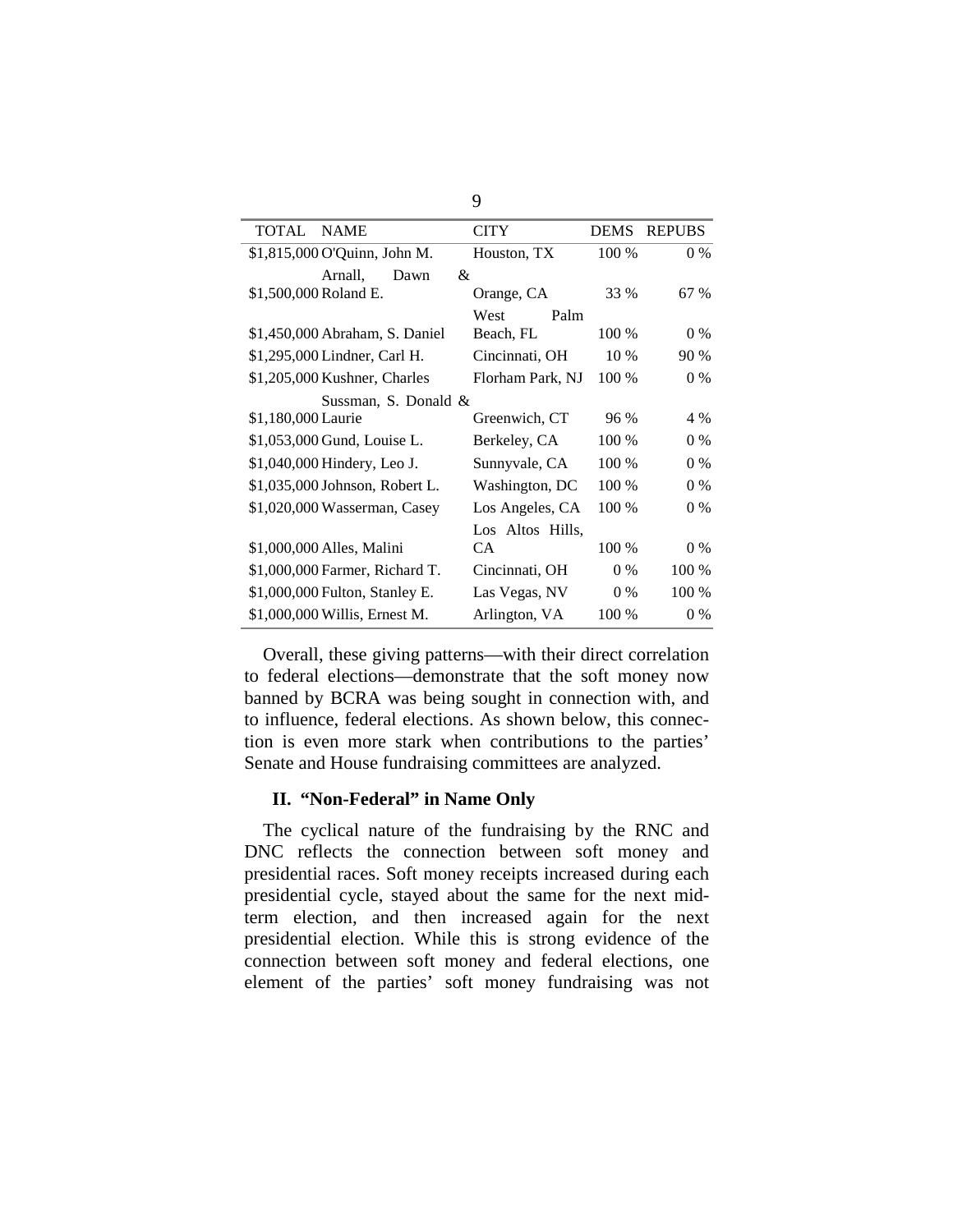subject to the cyclical patterns that affected contributions to the Democratic and Republican National Committees, but followed a very different trajectory of its own. That exception is well worth noting, for it even more clearly illustrates a crucial distinction between the theory of soft money and actual practice.

The exception is in soft money collected by the political parties' four congressional fundraising committees – the Democratic Congressional Campaign Committee (DCCC), the Democratic Senatorial Campaign Committee (DSCC), the National Republican Congressional Committee (NRCC) and the National Republican Senatorial Committee (NRSC). Fundraising for these groups has been going in one direction only: up. The chart below shows their combined soft money revenues between 1991 and 2002.



Source: Federal Election Commission

By their own admission, these campaign committees have an unambiguous purpose: to elect members of their own party to the U.S. House of Representatives and the U.S. Senate. The committees' own Web sites state this explicitly.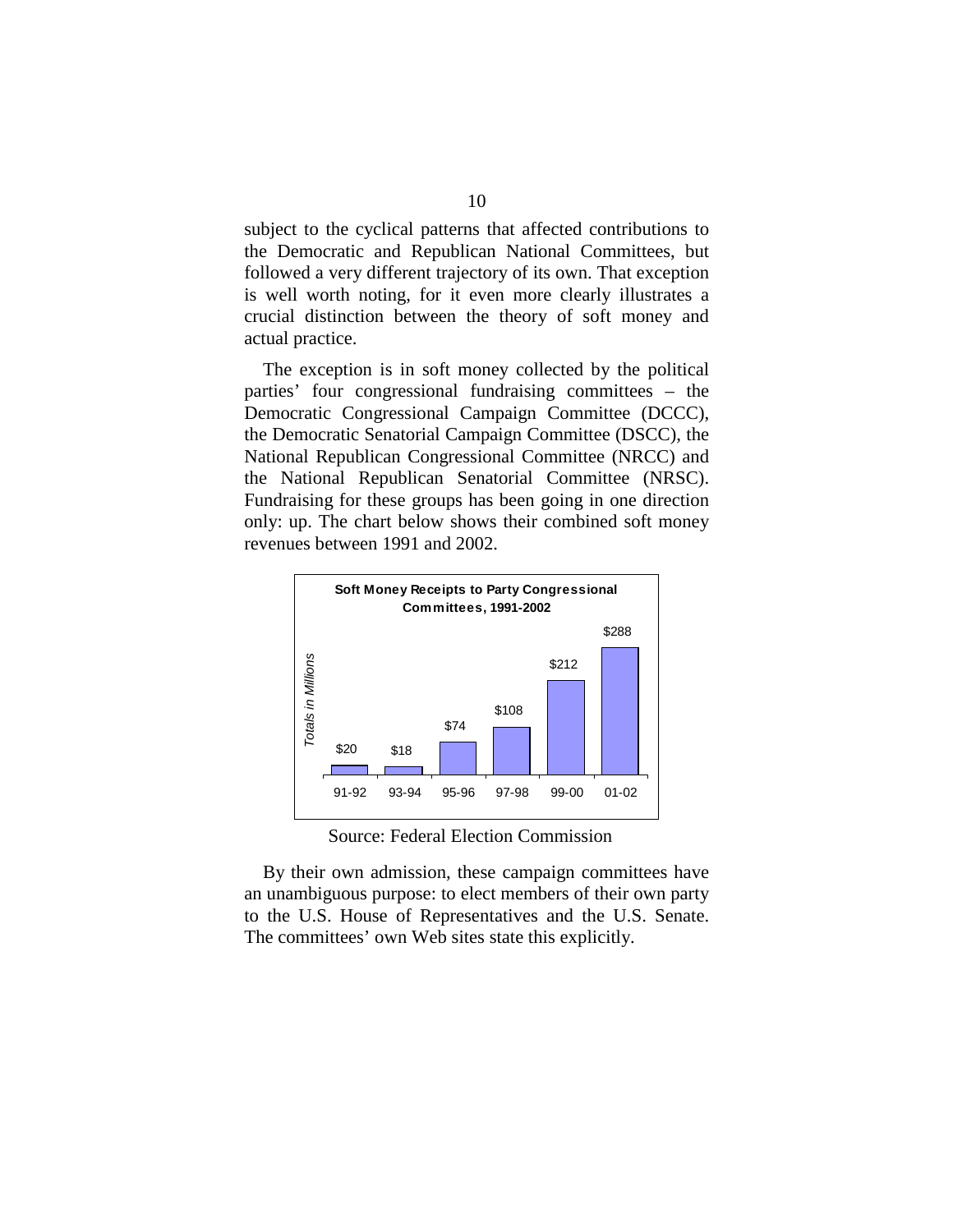#### *Democratic Congressional Campaign Committee:*

The Democratic Congressional Campaign Committee works to promote issues of importance to the Democratic Party and is the only national party committee whose principal mission is to elect Democrats to the House of Representatives.<sup>5</sup>

## *Democratic Senatorial Campaign Committee:*

The Democratic Senatorial Campaign Committee (DSCC) is the national committee of the Democratic Party formed to elect Democratic members of the United States Senate.<sup>6</sup>

### *National Republican Congressional Committee:*

The NRCC is a political committee devoted to increasing the 229-member Republican majority in the U.S. House of Representatives.<sup>7</sup>

### *National Republican Senatorial Committee:*

It is our sole responsibility to make sure that Republican Senate candidates are elected to the United States Senate.<sup>8</sup>

These four committees exist to elect members of Congress from their respective parties. Despite the fact that "soft money" was supposed to be used for non-federal party-

<sup>&</sup>lt;sup>5</sup> Mission statement of the Democratic Congressional Campaign Committee <http://www.dccc.org/about/>.

<sup>&</sup>lt;sup>6</sup> Mission statement of the Democratic Senatorial Campaign Committee <http://www.dscc.org/information/about/>.

 $<sup>7</sup>$  Mission statement of the National Republican Congressional</sup> Committee <http://www.nrcc.org/nrcccontents/issuesagenda/overview. shtml>.

<sup>&</sup>lt;sup>8</sup> Mission statement of the National Republican Senatorial Committee <http://www.nrsc.org/nrscweb/aboutus/>.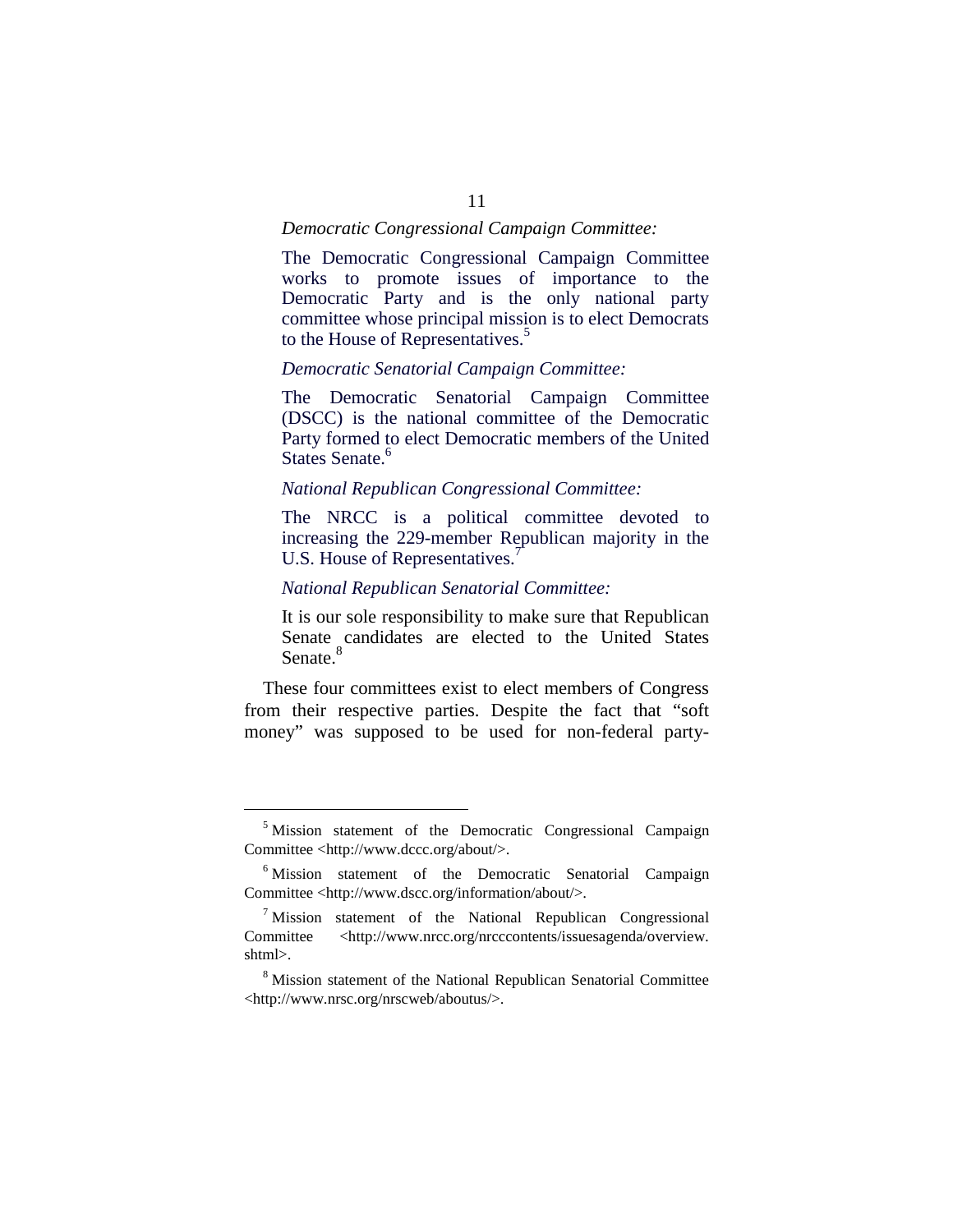building activities<sup>9</sup>, these committees formed soft money committees of their own and raised unlimited contributions. From 1991-2002, these four committees have collected a combined \$1.014 billion dollars in soft money contributions.<sup>10</sup> The money came from an array of corporations, trade associations, individuals and interest groups with business before Congress—interests that clearly saw benefits in linking their Capitol Hill lobbying efforts with large contributions.

These congressional committees have not been the only ones setting up soft money committees to affect federal elections. In recent election cycles, even *candidates* for federal office have gotten into the soft money business, establishing joint fundraising committees to raise hard money for their own campaigns and, at the same time, soft money for their party to spend on their behalf. The practice first attracted widespread attention in the early stages of Hillary Rodham Clinton's 2000 U.S. Senate campaign in New York.<sup>11</sup>

Mrs. Clinton's "New York Senate 2000" committee was established to collect soft money contributions for both the New York Democratic Party and the Democratic Senatorial Campaign Committee (DSCC), while proceeds to her "New York Democratic Victory 2000 Non-Federal" committee were to benefit the Democratic National Committee.<sup>12</sup>

<sup>9</sup>*See* FEC Advisory Op. No. 1979-17 *and* 11 C.F.R. §§ 102.5, 106.5 (2002).

<sup>10</sup>*See* FEC Press Release, *supra* note 4.

<sup>11</sup> *See* John M. Broder, *Democrats Able to Circumvent Contribution Limit*, New York Times, December 22, 1999, at A1; *see also* Susan B. Glasser, *Clinton Taps Big Donors for Special N.Y. Account; 'Soft Money' Builds Party's Senate Fund*, Washington Post, January 4, 2000, at A1.

<sup>12</sup>*See* Robert Zausner, *Loophole Helps Clinton Exceed Donation Limit*, Philadelphia Inquirer, June 15, 2000, at A28.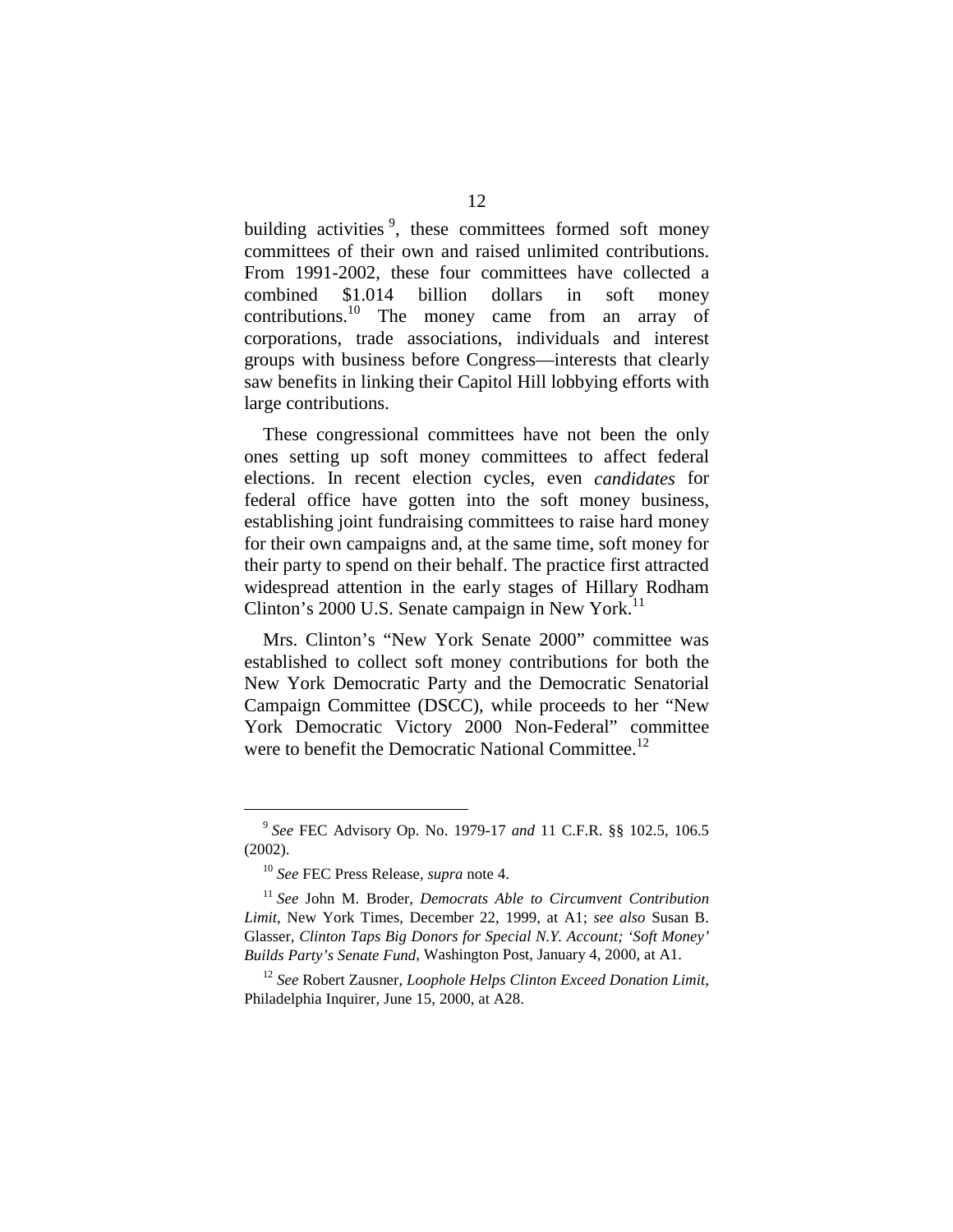An article in the Bureau of National Affairs' *Money & Politics Report* of December 6, 1999 explained how the arrangement worked:

Perhaps not coincidentally, the DSCC transferred \$100,000 to the New York State Democratic Party for TV 'issue ads' promoting Hillary Clinton. The ads, which began airing in November, were paid for with unregulated soft money and did not explicitly call for a vote for Clinton. However, they were criticized by Republicans, who suggested they broke campaign finance laws because they were improperly coordinated with the Clinton campaign. $13$ 

While the committee was careful not to explicitly guarantee that the money raised would directly benefit the First Lady's Senate campaign—but would be spread by the DSCC to other Senate races—donors were undoubtedly aware that Mrs. Clinton would be very grateful for their contributions, and the bigger the better. Indeed, news reports emerged in early 2000 about a \$300,000 contribution received by New York Senate 2000 that appeared to be aimed at lobbying Mrs. Clinton's husband, the President.<sup>14</sup>

The contributions were given by two women from Westport, Connecticut—Francine Goldstein and Sandra Wagenfeld—who had an abiding interest in a decision by the European Commission whether to allow older jets equipped with "hush kits" to land at European airports. Ms. Goldstein owned the company that manufactured the kits, and President Clinton reportedly met with the president of the European Commission to urge him to permit the landing of airplanes

<sup>13</sup> Kenneth P. Doyle, *Fund-Raising Unit Linked to Mrs. Clinton Provided \$200,000 in Soft Money to DSCC*, BNA's Money & Politics Report (December 6, 1999) <http://pubs.bna.com/>.

<sup>14</sup>*See* Sheila Kaplan, Gary Cohen, *Of Perks and the Purse*, U.S. News & World Report, January 24, 2000, at 21.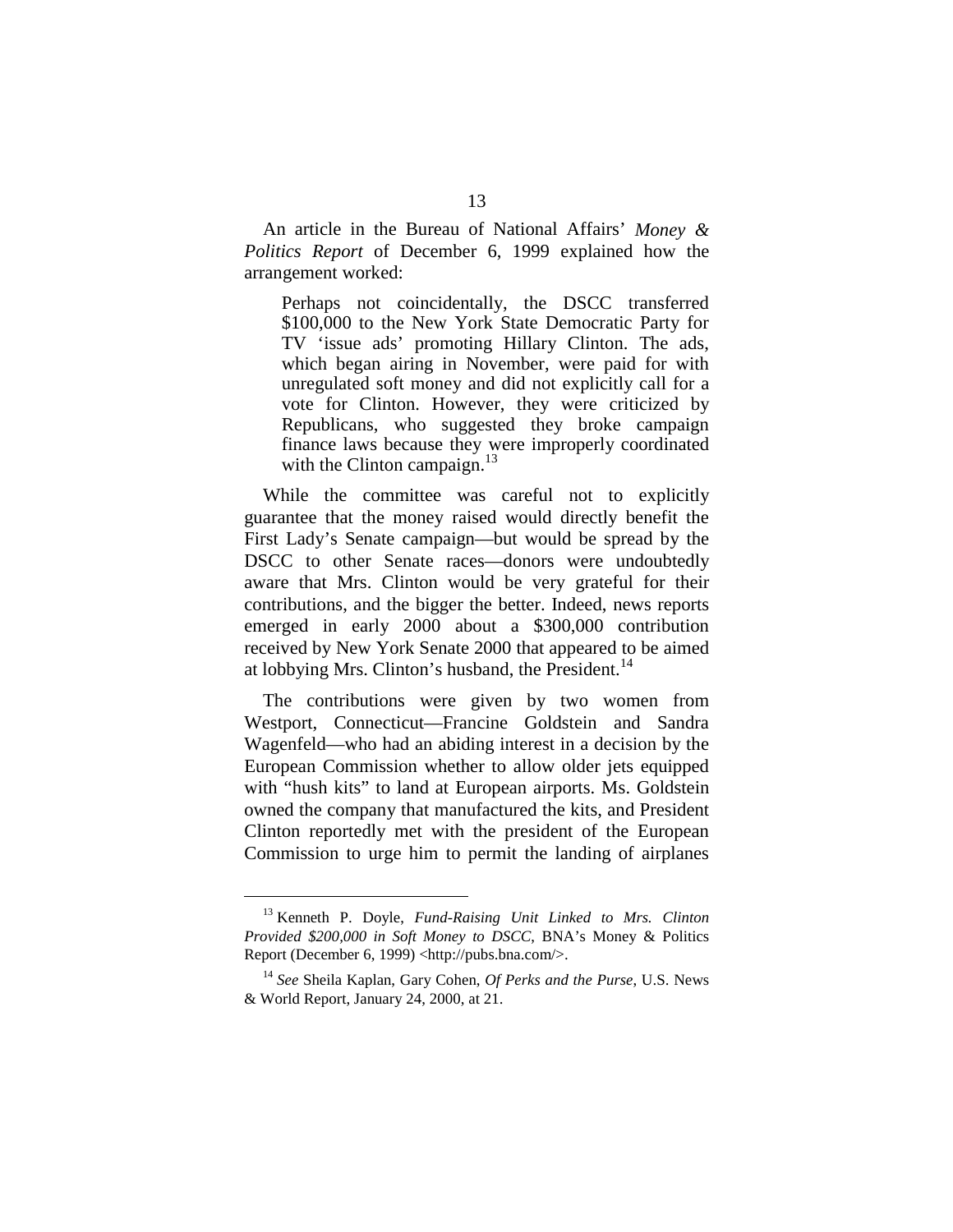equipped with those kits.<sup>15</sup> This scenario raises at least the appearance that the two donors' real intention was to lobby the administration to revise its trade policy with the European Commission in a way that would financially benefit them.

When Mrs. Clinton's opponent at the time, New York City Mayor Rudy Giuliani, learned of the new soft money "joint fundraising" committee, his initial reaction was to lambaste it as a perversion of the campaign finance laws. Later, his opinion changed and he set up a similar committee of his own.16 In all, at least 10 Democratic and Republican Senate candidates collected contributions through soft money joint fundraising committees in 2000, as did 11 more in the  $2002$  campaign.<sup>17</sup> Other Senate candidates accomplished

<sup>15</sup>*Id.* 

<sup>&</sup>lt;sup>16</sup> See Giuliani Victory Committee letter to FEC Reports Analysis Division, May 3, 2000 ("The Giuliani Victory Committee is the joint fundraising representative of which the Friends of Giuliani Exploratory Committee and the National Republican Senatorial Committee are the only joint fundraising participants").

 $17$  In 2000, joint fundraising soft money committees were established by the campaigns of Republicans John Ashcroft in Missouri (Ashcroft Victory Committee), Conrad Burns in Montana (Burns Victory Committee), Rudy Giuliani in New York (Giuliani Victory Committee), Slade Gorton in Washington (Gorton Victory Committee), Rod Grams in Minnesota (Grams Victory Committee), Orrin Hatch in Utah (Hatch Victory Committee), and Rick Santorum in Pennsylvania (Santorum Victory Committee). In the 2002 campaign, they were set up by Republicans Lamar Alexander in Tennessee (Alexander Victory Committee), Ron Coleman in Minnesota (Coleman Victory Committee), Elizabeth Dole in North Carolina (Dole Victory Committee), Tim Hutchinson in Arkansas (Hutchinson Victory Committee), Mitch McConnell in Kentucky (McConnell Victory Committee), Bob Smith in New Hampshire (Bob Smith Victory Committee), Gordon Smith in Oregon (Gordon Smith Victory Committee), Ted Stevens in Alaska (Stevens Victory Committee), and George Voinovich in Ohio (Voinovich Victory Committee). Additional committees in other states were also established, but did not report collecting any funds.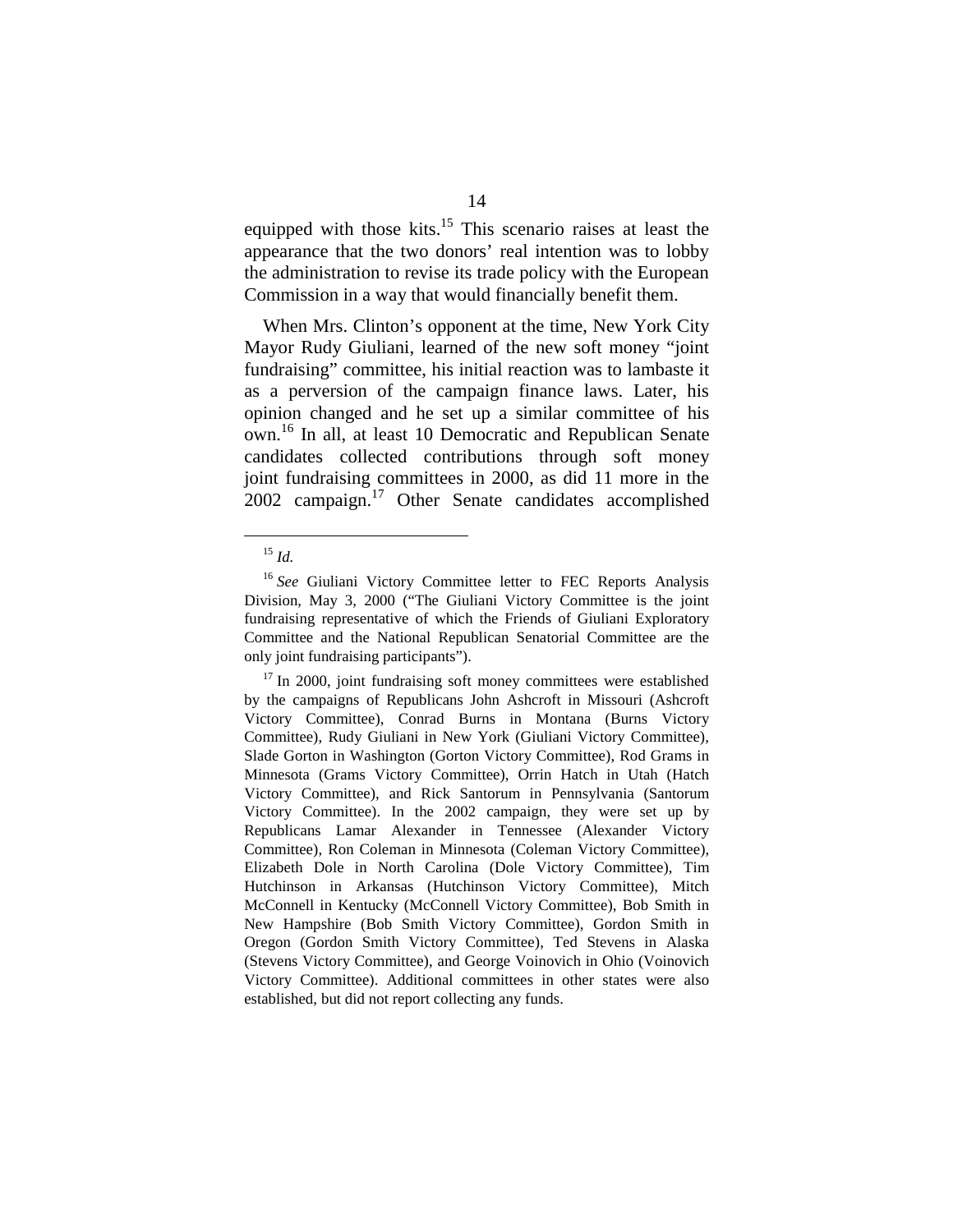the same effect by establishing so-called "527 committees" that reported only to the Internal Revenue Service, not to the FEC. $^{18}$ 

As with the Clinton campaign, there was little pretense among the other committees that these donations would be supporting the parties generally. Rather, the candidates made it quite clear that they were grateful for the donations—which were dozens of times larger than the \$2,000 maximum that could legally be donated in hard money directly to their campaigns. $19$  The Democratic candidates generally named their committees after the state they were running in, setting up eight of them in 2000 and no fewer than 19 in 2002.<sup>20</sup> Many Republican candidates took an even bolder approach, naming their soft money committees—as with the Santorum Victory Fund in Pennsylvania—directly after the candidates themselves. 21

Were the donors under the impression that their soft money contributions would be used to support specific Senate races, rather than the party generally? CRP posed this question to Peter Buttenwieser, a major Democratic donor who invested heavily in several of those committees, including Michigan Senate 2000, a soft money committee set up

<sup>18</sup>*See* Mike Soraghan, *'Soft' Cash Dominates Senate Race*, Denver Post, September 30, 2002, at A1.

<sup>19</sup>*See* Broder, *supra* note 11.

 $20$  Democratic Senate candidates setting up so-called 527 fundraising committees in 2000 included Mel Carnahan in Missouri, Hillary Clinton in New York, Dianne Feinstein in California, Ron Klink in Pennsylvania, Zell Miller in Georgia, Bill Nelson in Florida, Debbie Stabenow in Michigan and Bob Weygand in Rhode Island. In 2002 committees were set up to benefit the Democratic Senate candidates in Arkansas, Colorado, Georgia, Illinois, Iowa, Kentucky, Louisiana, Maine, Michigan, Missouri, Montana, New Hampshire, New Jersey, North Carolina, Oklahoma, Oregon, South Carolina, Tennessee and Texas.

<sup>21</sup>*See* note 17 *supra*.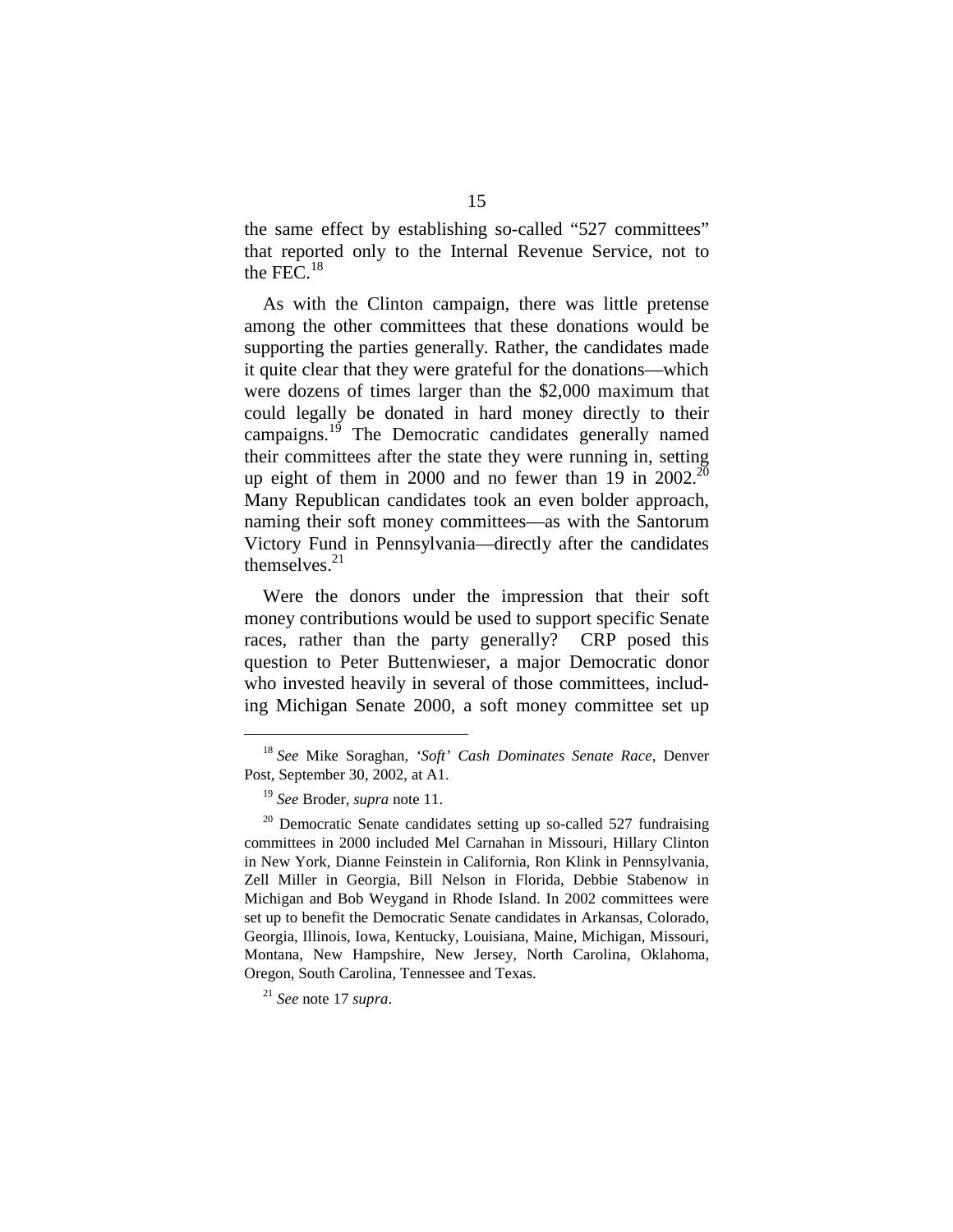for Debbie Stabenow's campaign to defeat Republican incumbent Spencer Abraham. Buttenwieser's response was published in *Speaking Freely: Washington Insiders Talk About Money in Politics*.

*CRP: When you give \$100,000 to that joint fundraising committee, is it your expectation that money's going to be used to elect her in that state?* 

Oh yeah, I know exactly what it's going to do. I literally know what it's going to do. I mean, I'm sitting there with the professionals in a room, and I don't know exactly what the ad's going to look like, but I know what the ad's going to try to do. So it's a fairly educated wellinformed understanding.

Now, if I send some money to [North Carolina Senate candidate] Erskine Bowles for that, and [Arkansas Senate candidate Mark] Pryor for that and [Colorado Senate candidate] Tom Strickland for that, I don't know, 'cause I'm not in it very well. But when it comes to [New Hampshire Senate candidate Jean] Shaheen, I know. When it comes to [Maine Senate candidate] Chellie Pingree, I very much know, and when it comes to Mrs. Carnahan, I very much know  $\ldots$ <sup>22</sup>

What becomes apparent by examining the contributions themselves—even without talking with the donors—is that soft money contributions over the years became an increasingly important means of delivering huge contributions, many times over the legal limit, to benefit specific federal candidates.

#### **III. INDUSTRY TRENDS IN SOFT MONEY GIVING**

Not only did the national political party committees and federal candidates solicit soft money for federal elections, but

<sup>&</sup>lt;sup>22</sup> LARRY MAKINSON, SPEAKING FREELY: WASHINGTON INSIDERS TALK ABOUT MONEY IN POLITICS 134-135 (2003).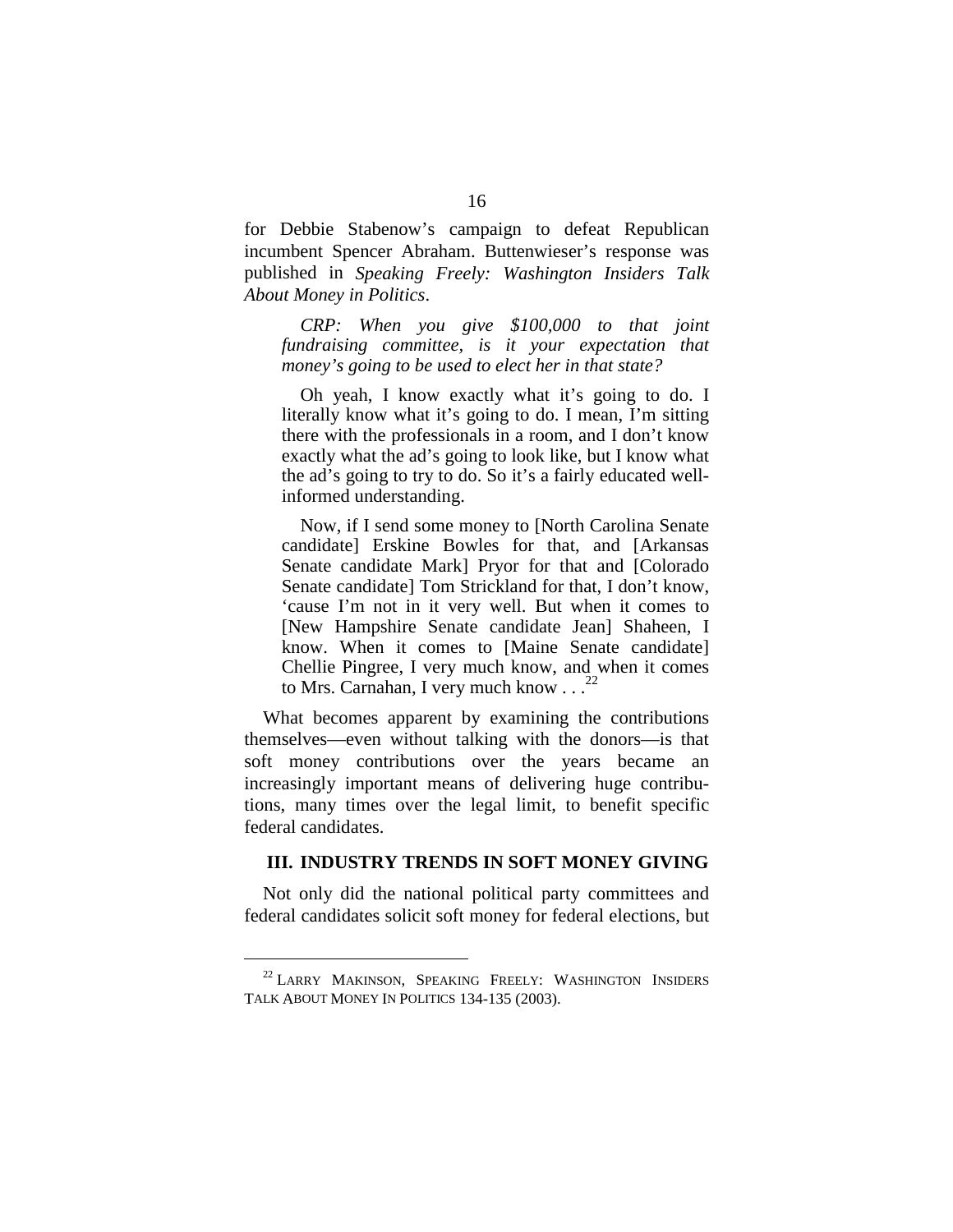the giving patterns of the donors make it clear that the money was being contributed to influence federal elections. Four industries—tobacco, pharmaceuticals, casinos/gambling and telecommunications services & equipment—gave more than half their campaign dollars from 1991-2002 in soft money. All four combined their soft money giving with intense lobbying efforts aimed at influencing federal government decisions in Washington. Together, they provide a revealing glimpse of the patterns and motivations typical of major soft money donors.

### **A. TOBACCO**

For the tobacco industry, the big switch to soft money came in 1996, a time when the Clinton administration was making public its support of Food and Drug Administration proposals to regulate nicotine as a drug and restrict the marketing of cigarettes to minors.<sup>23</sup> The industry's contributions—both hard and soft—peaked in 1996, declined somewhat in 1998 and have held steady since that time.

The dominant giver was Philip Morris, the largest tobacco company in the world and the second-biggest soft money donor of all, behind only the American Federation of State, County and Municipal Employees. In all, the firm delivered more than \$12.3 million in soft money donations between 1991 and 2002, 83 percent of it to Republican Party committees. 24 During the same period, RJR Nabisco, the number two tobacco giant, gave more than \$4 million in soft money contributions, nearly 80 percent to Republicans. UST Inc, which specializes in smokeless tobacco, also gave slightly more than \$4 million, with 88 percent going to the

<sup>23</sup>*See* Peter H. Stone, *Some Hard Facts About Soft Money*, National Journal, March 23, 1996, at 672.

 $24$  All the industry and corporate figures cited in this section were calculated by CRP from the FEC soft money database.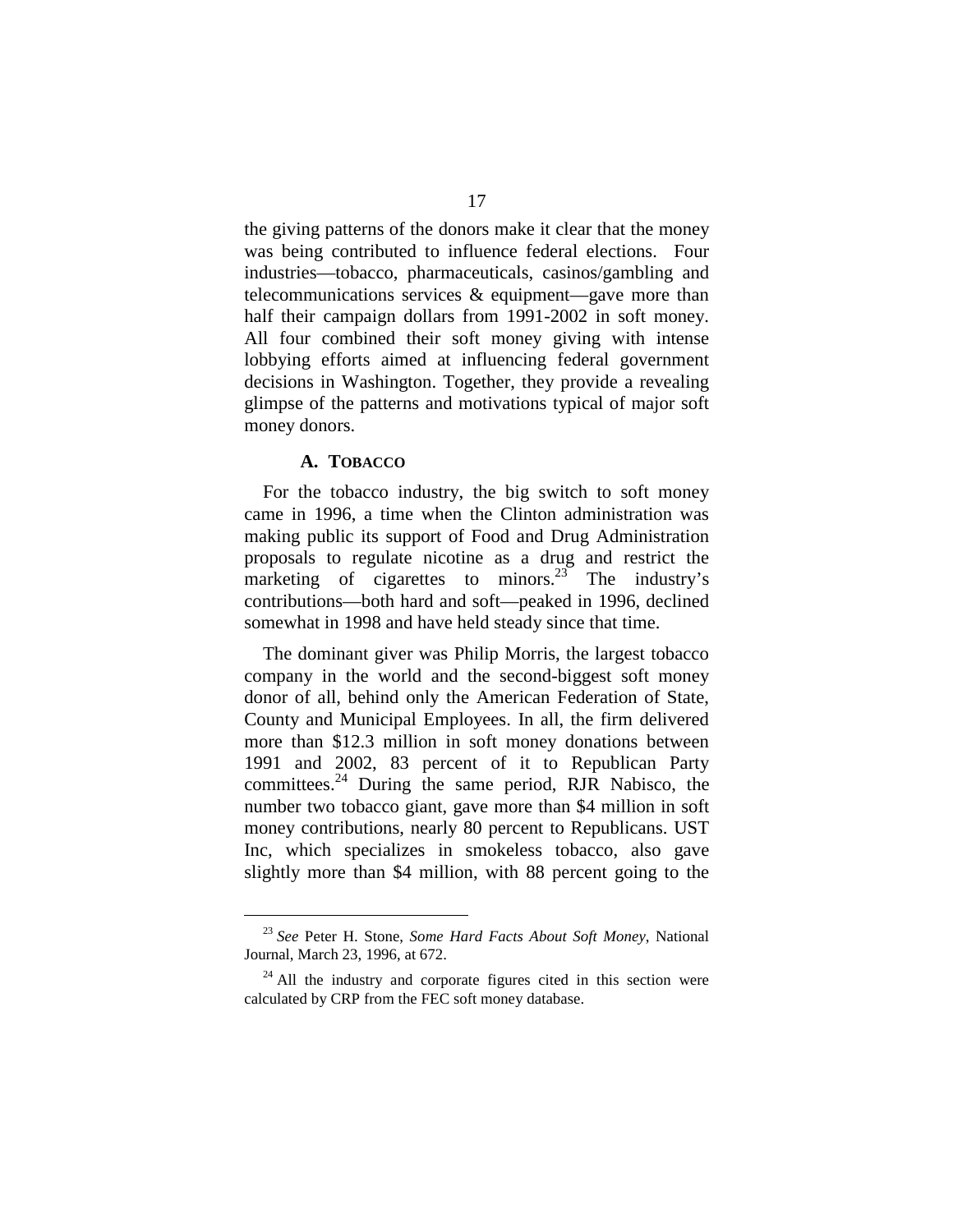GOP. Loews Corp., whose diversified interests also include hotels, gave just over \$2.5 million, with 56 percent to the Republicans. Brown & Williamson Tobacco gave slightly under \$2.5 million, with 98 percent of its dollars delivered to the Republican Party. In this case, the industry clearly aligned itself, both politically and financially, with the Republican Party, which was seen as more sympathetic to the tobacco companies' issues. Its lopsided giving left Democrats free to criticize the Republicans for their alignment with the tobacco industry, something many candidates did in their campaigning.<sup>25</sup>

Overall, tobacco industry contributions—both hard and soft combined—peaked in 1996 at \$10.6 million. From that year until soft money ended in 2002 with the enactment of BCRA, more than 60 percent of tobacco's contributions were given in soft money to the parties, rather than in hard money contributions to candidates. Indeed, as political contributions from tobacco companies came to be considered a political liability for many federal candidates and office-holders, the firms' strategy of giving to the parties may have made practical political sense. 26

<sup>25</sup>*See* Mark H. Rodeffer, *Dems Hit Coleman on Campaign Cash*, NationalJournal.com (October 24, 2002) <http://nationaljournal.com/ members/adspotlight/2002/10/1024mnsen1.htm>; *see also* Meg Kinnard, *Richardson Goes After Otter's Politics*, NationalJournal.com (September 19, 2002) <http://nationaljournal.com/members/adspotlight/2002/09/0919 brid1.htm>.

<sup>26</sup>*See* Stone, *supra* note 23.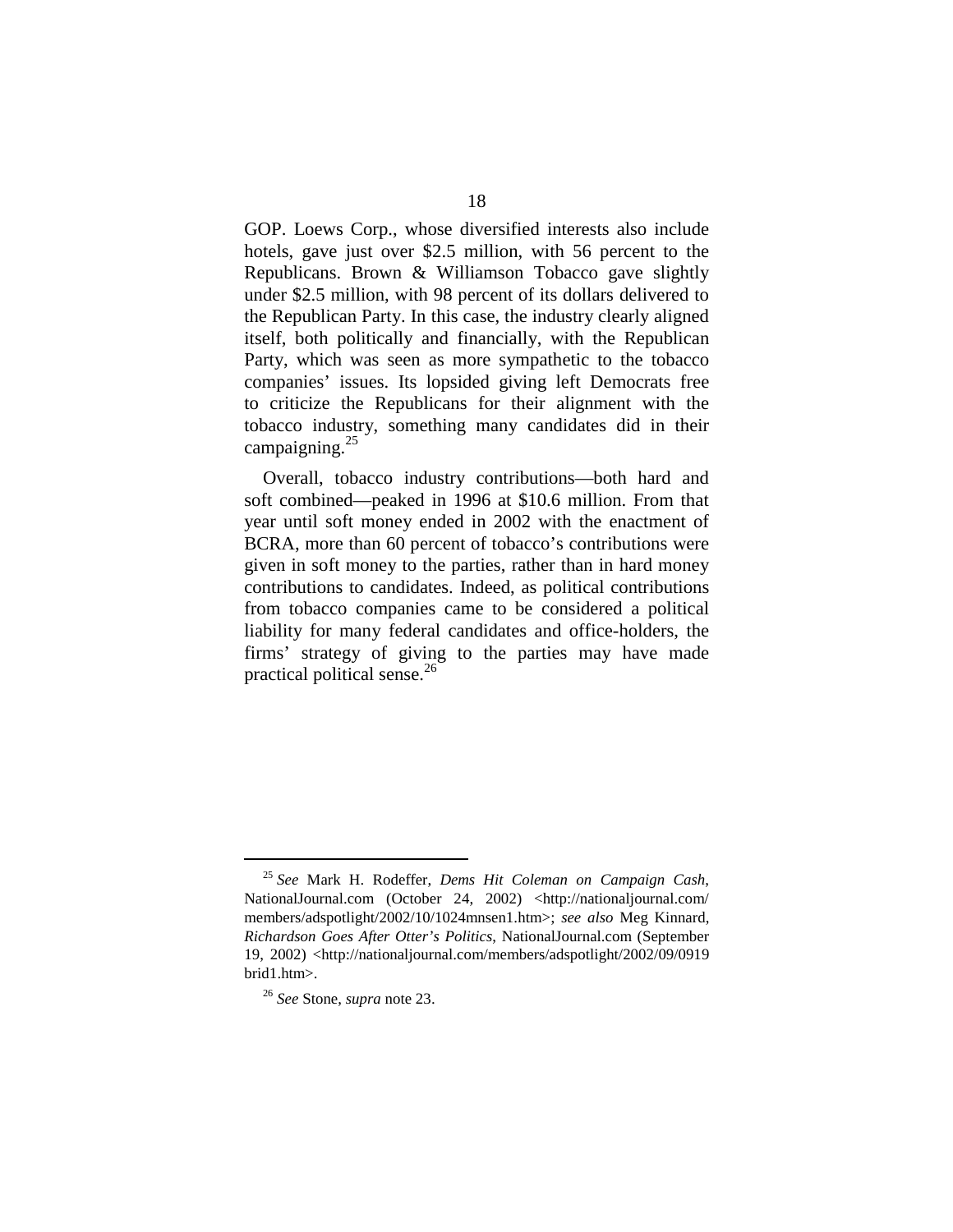| SOFT MONEY CONTRIBUTIONS FROM THE TOBACCO INDUSTRY, |
|-----------------------------------------------------|
| 1991-2002                                           |

| <b>ELECTION</b> |              |     |                   |
|-----------------|--------------|-----|-------------------|
| <b>CYCLE</b>    | <b>TOTAL</b> |     | TO DEMS TO REPUBS |
| 1992            | \$2,807,955  | 33% | 67%               |
| 1994            | \$2,518,893  | 14% | 86%               |
| 1996            | \$6,904,687  | 15% | 85%               |
| 1998            | \$5,481,042  | 15% | 85%               |
| 2000            | \$5,318,039  | 11% | 89%               |
| 2002            | \$6,010,173  | 19% | 81%               |

OVERALL TOBACCO INDUSTRY GIVING, 1991-2002

| <b>ELECTION</b> |              | <b>SOFT</b> | <b>HARD</b> | To  | To                      |
|-----------------|--------------|-------------|-------------|-----|-------------------------|
| <b>CYCLE</b>    | <b>TOTAL</b> |             |             |     | MONEY MONEY DEMS REPUBS |
| 1992            | \$5,876,978  | 48%         | 52%         | 44% | 56%                     |
| 1994            | \$5,314,238  | 47%         | 53%         | 33% | 67%                     |
| 1996            | \$10,580,141 | 65%         | 35%         | 19% | 81%                     |
| 1998            | \$8,614,588  | 64%         | 36%         | 21% | 79%                     |
| 2000            | \$8,610,638  | 62%         | 38%         | 16% | 83%                     |
| 2002            | \$8,929,509  | 65%         | 35%         | 22% | 78%                     |

#### **B. PHARMACEUTICALS/HEALTH PRODUCTS**

Like Big Tobacco, the pharmaceutical industry is consolidated into a relative handful of giant corporations that are the dominant political players. Unlike tobacco, its contributions are still on the rise. Drug companies stepped into soft money with a relatively modest \$2.3 million in the 1992 election cycle, ranking 10th in soft money giving among all industries. By the end of the 2002 election cycle, the industry had moved up to 5th place and boosted its soft money contributions to more than \$18.2 million.

The top soft money contributors in the industry were Pfizer Inc., with \$4.5 million in contributions (86 percent to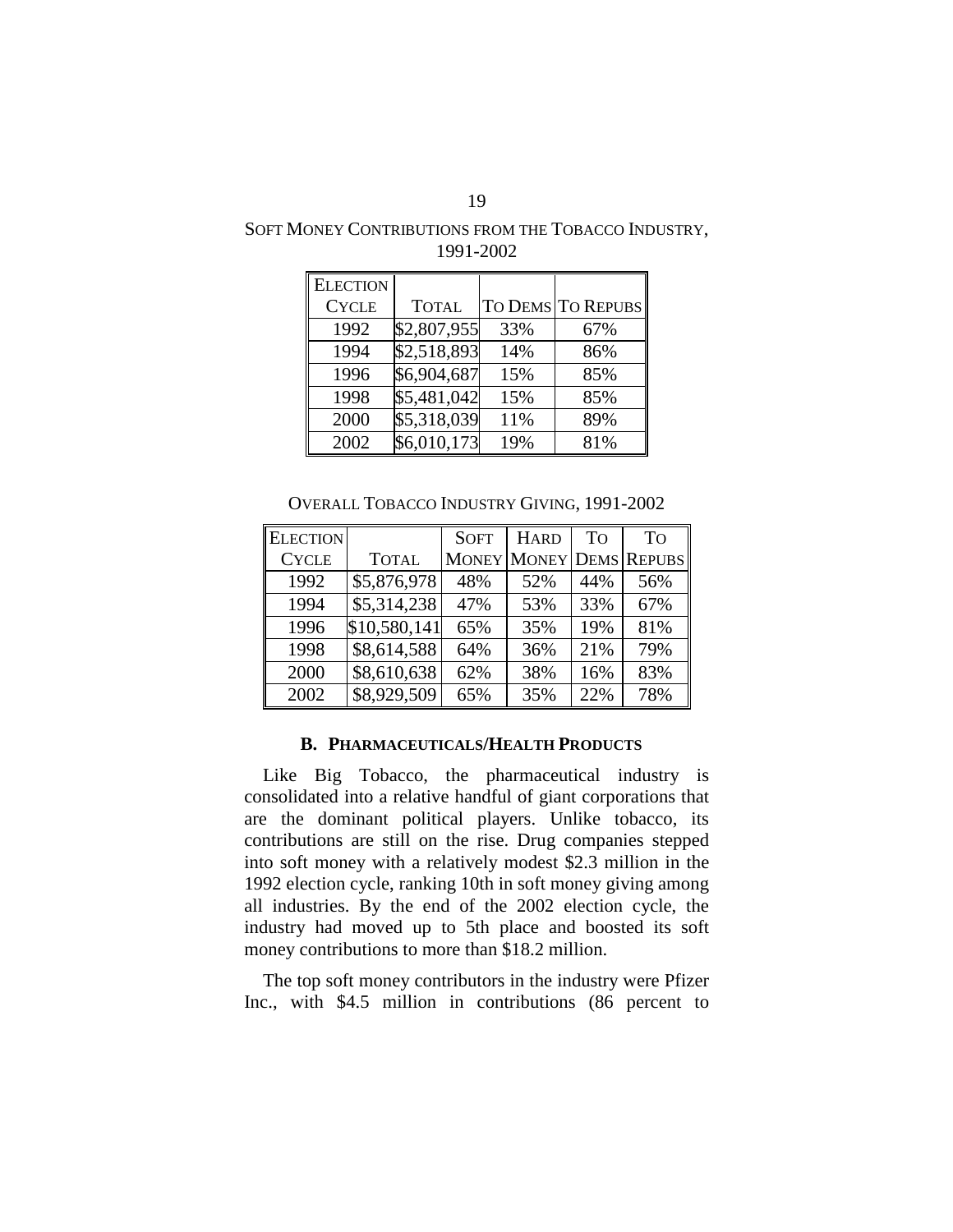Republicans); Bristol-Myers Squibb, \$4.2 million (84 percent to Republicans); Pharmaceutical Research & Manufacturers of America, the industry's trade association, which gave just under \$3.9 million (96 percent to Republicans), Eli Lilly & Co, giving just over \$3 million (75 percent to Republicans), Schering-Plough, \$2.3 million (85 percent to the GOP), and Pharmacia, \$2.2 million (84 percent to the GOP). The industry also includes manufacturers of non-prescription health supplements—a segment that retains a very strong interest in keeping federal regulators out of its business. $27$  The top donor among that group was S. Daniel Abraham, who founded Slim-Fast Foods and Thompson Medical. Abraham and his company gave just under \$2.4 million, with 93 percent going to Democrats. Metabolife International, giving all its money through the company itself, donated \$1.7 million (60 percent to Democrats).

In all, 14 companies from the Pharmaceutical and Health Products industry gave \$1 million or more in soft money during the 12 years such contributions were disclosed. As the charts below show, drug firms' soft money giving increased dramatically as issues of concern to the industry came before Congress.

<sup>27</sup>*OpenSecrets.org* (visited July 30, 2003) <http://www.opensecrets. org/industries/background.asp?Ind=H4600>; *see also* Louis Jacobson, Shawn Zeller, *K Street for August 4, 2001*, National Journal, August 4, 2001, *and* Jeffrey Goldberg, *Next Target: Nicotine*, New York Times, August 4, 1996, at Section 6, Page 23.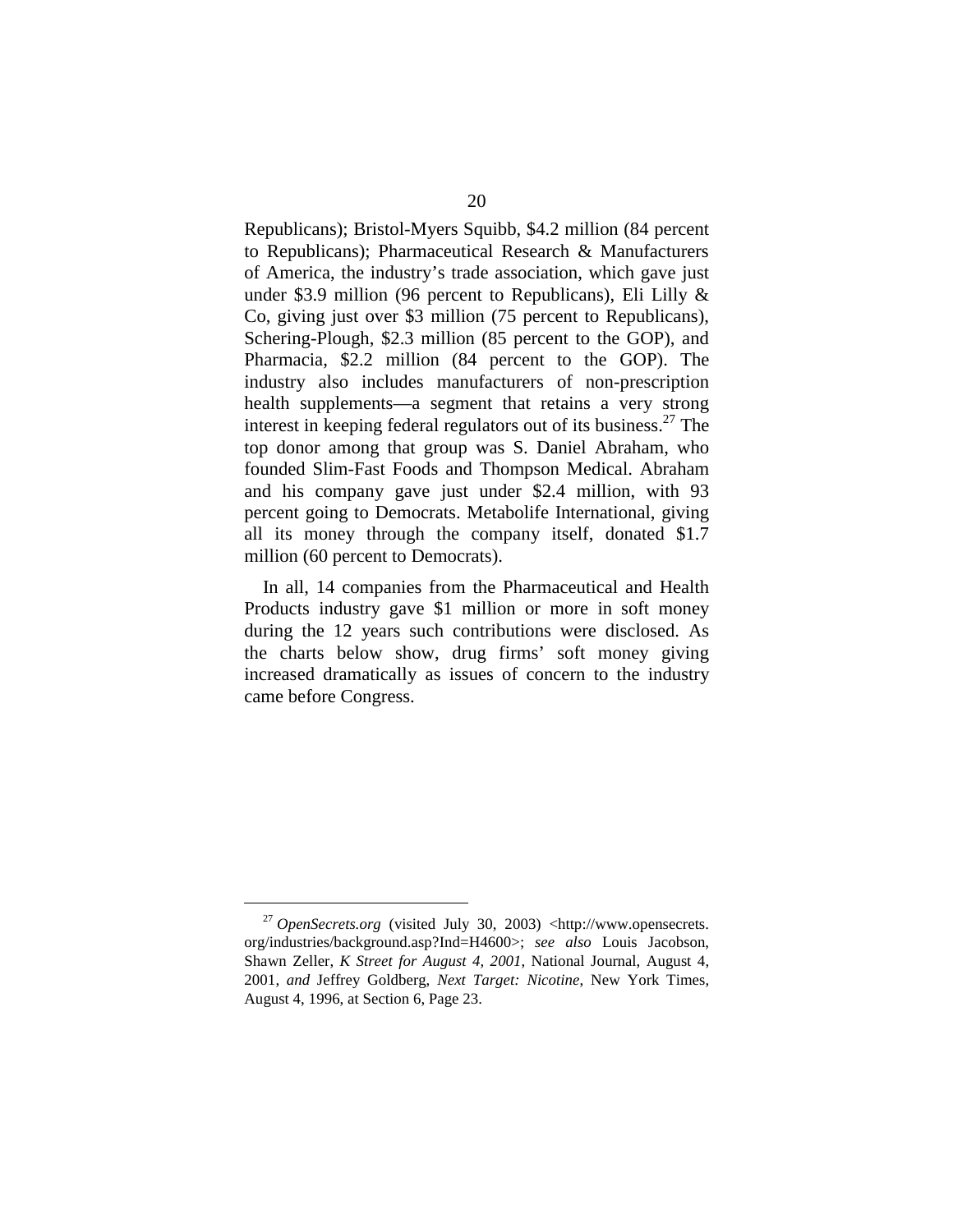## SOFT MONEY CONTRIBUTIONS FROM THE PHARMACEUTICAL INDUSTRY, 1991-2002

| <b>ELECTION</b> |              |     |                   |
|-----------------|--------------|-----|-------------------|
| <b>CYCLE</b>    | <b>TOTAL</b> |     | TO DEMS TO REPUBS |
| 1992            | \$2,324,878  | 36% | 64%               |
| 1994            | \$2,170,257  | 32% | 68%               |
| 1996            | \$6,755,563  | 34% | 66%               |
| 1998            | \$6,233,781  | 34% | 66%               |
| 2000            | \$15,462,572 | 31% | 69%               |
| 2002            | \$18,206,604 | 18% | 82%               |

OVERALL PHARMACEUTICAL INDUSTRY GIVING, 1991-2002

| <b>ELECTION</b> |              | <b>SOFT</b> | <b>HARD</b>                    | To  | To  |
|-----------------|--------------|-------------|--------------------------------|-----|-----|
| <b>CYCLE</b>    | <b>TOTAL</b> |             | <b>MONEY MONEY DEMS REPUBS</b> |     |     |
| 1992            | \$7,936,489  | 29%         | 71%                            | 43% | 57% |
| 1994            | \$7,565,883  | 29%         | 71%                            | 44% | 56% |
| 1996            | \$13,665,104 | 49%         | 51%                            | 34% | 66% |
| 1998            | \$12,886,669 | 48%         | 52%                            | 35% | 65% |
| 2000            | \$26,660,336 | 58%         | 42%                            | 31% | 69% |
| 2002            | \$26,941,139 | 63%         | 37%                            | 24% | 75% |

## **C. CASINOS & GAMBLING**

Over the past 20 years, the casino and gambling industry has undergone a revolution in the United States. A generation ago, if someone wanted to legally bet in a casino he or she had two choices: Las Vegas or Atlantic City. Today, casinos operated by major corporations and by Indian tribes stretch from coast to coast.

Most of the government decisions responsible for that revolution were made by state and local governments, and the full extent of political contributions made to those officials over the years has never been tallied. Even though the federal government has generally kept its hands off the gaming industry—with the exception of the Bureau of Indian Affairs,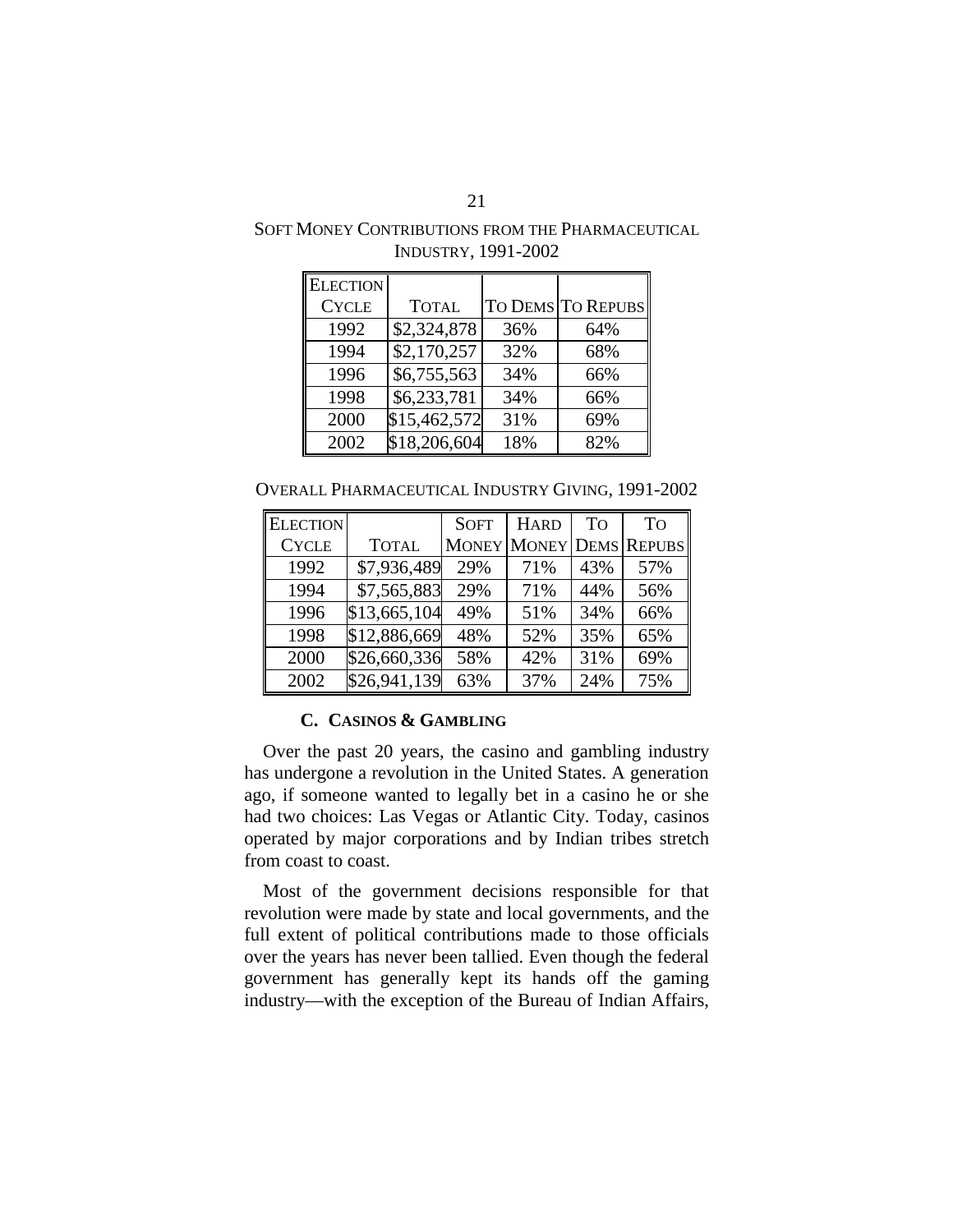which certifies tribes entitled to open casinos – millions of dollars have flowed to members of Congress and the national political parties from gaming interests. More than half that money—over \$26 million between 1991 and 2002 – was given in soft money contributions to the Democratic and Republican parties. Overall, the industry's largesse has been fairly evenly split between the parties, though a noticeable contrast can be seen between the corporate casinos—whose \$18 million has gone two-to-one to Republicans—versus Indian casinos—whose \$8 million has favored Democrats by a three-to-one margin.

SOFT MONEY CONTRIBUTIONS FROM THE GAMING INDUSTRY, 1991-2002

| <b>ELECTION</b> |              |     |                   |
|-----------------|--------------|-----|-------------------|
| <b>CYCLE</b>    | <b>TOTAL</b> |     | TO DEMS TO REPUBS |
| 1992            | \$468,768    | 63% | 37%               |
| 1994            | \$1,492,469  | 45% | 55%               |
| 1996            | \$4,111,041  | 56% | 44%               |
| 1998            | \$4,155,350  | 35% | 65%               |
| 2000            | \$7,670,413  | 55% | 45%               |
| 2002            | \$8,544,926  | 39% | 61%               |

Like tobacco, and in recent years like the pharmaceutical industry, direct political contributions from the gaming industry to congressional and presidential candidates may sometimes cause political problems for the recipients if those industries are unpopular with voters.<sup>28</sup> That may be one

<sup>28</sup>*See* Ryan Connors, *Ferguson Hits Kennedy for Gambling Ties*, NationalJournal.com (March 29, 2002) <http://nationaljournal.com/ members/adspotlight/2002/03/0329cfri1.htm>; *see also* Anonymous, *Beasley Slams Politician Hodges*, NationalJournal.com (Oct. 19, 1998) <http://nationaljournal.com/members/adspotlight/1998/10/1008db1.htm> *and* Timothy Boone, *Accept Money, Make Excuses*, Biloxi Sun Herald, July 20, 2003, at D3.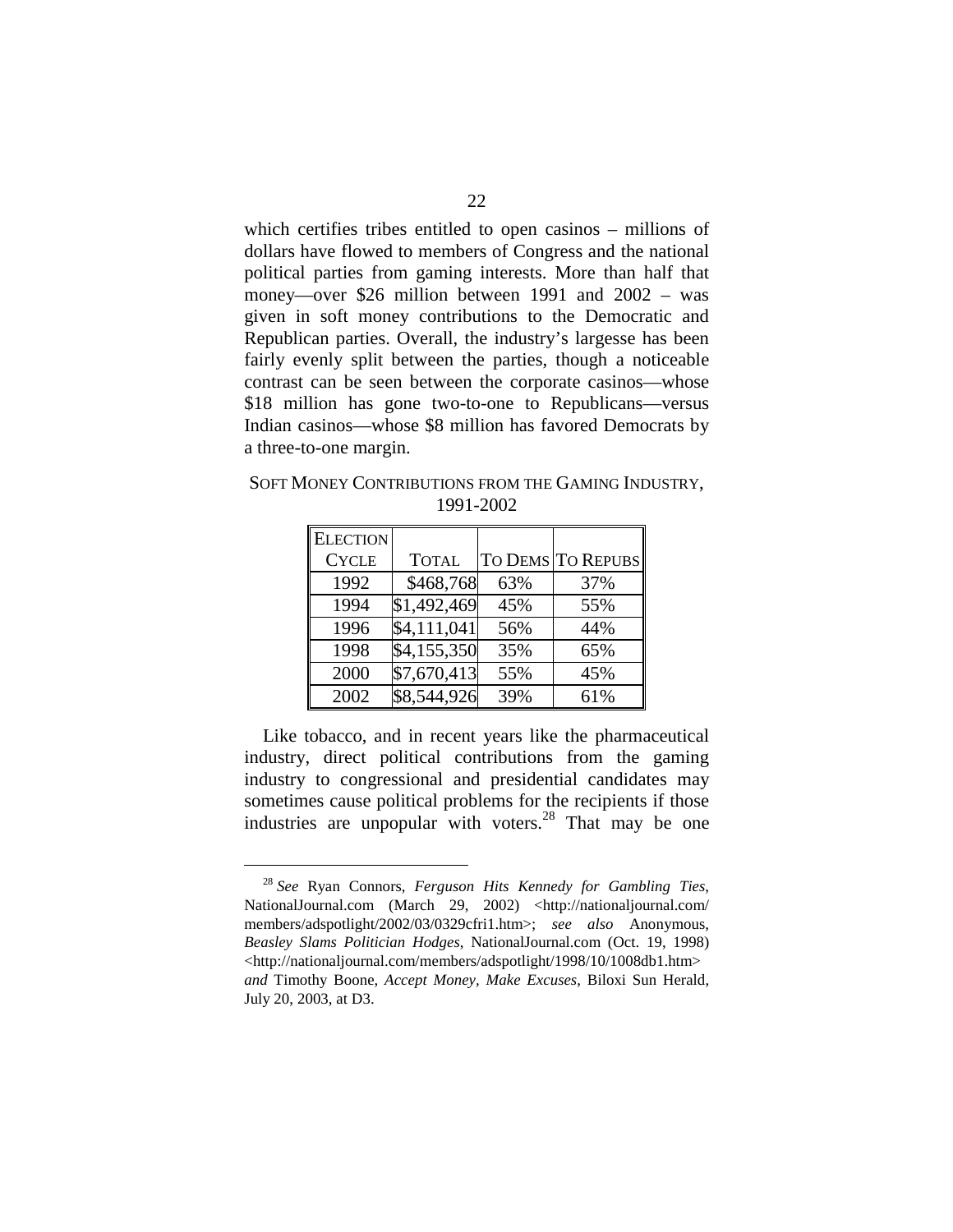reason the gaming industry has invested so heavily in soft money, which goes to the parties instead. The industry's tendency to give ample funds to both parties illustrates one of the fundamental verities about political contributions: by giving generously to both Democrats and Republicans, specific donors—or an entire industry—can often neutralize potential opposition, or at least ensure that their particular issue does not become a lightning rod seized by one party to attack the other.

| <b>ELECTION</b> |              | <b>SOFT</b> | <b>HARD</b> | To  | <b>To</b>               |
|-----------------|--------------|-------------|-------------|-----|-------------------------|
| <b>CYCLE</b>    | <b>TOTAL</b> |             |             |     | MONEY MONEY DEMS REPUBS |
| 1992            | \$1,540,219  | 30%         | 70%         | 67% | 33%                     |
| 1994            | \$2,984,249  | 50%         | 50%         | 53% | 47%                     |
| 1996            | \$7,048,532  | 58%         | 42%         | 53% | 47%                     |
| 1998            | \$6,694,488  | 62%         | 38%         | 40% | 60%                     |
| 2000            | \$12,426,660 | 62%         | 38%         | 55% | 45%                     |
| 2002            | \$14,270,088 | 56%         | 44%         | 52% | 48%                     |

OVERALL GAMING INDUSTRY GIVING, 1991-2002

Six gaming industry donors gave \$1 million or more between 1991 and 2002, led by MGM Mirage, which gave just over \$3 million (62 percent to Republicans). Other top donors included the Mandalay Resort Group (\$1.8 million, 85 percent to Republicans); International Game Technology (\$1.8 million, 65 percent to Republicans); the Mashantucket Pequot Tribe (\$1.3 million, 63 percent to Democrats; Las Vegas casino executive Stanley Fulton (\$1.2 million, 100 percent to Republicans); and Harrah's Entertainment, \$1.1 million, 58 percent to Democrats.)

#### **D. TELECOMMUNICATIONS SERVICES & EQUIPMENT**

In contrast to the other industries above whose soft money contributions came mainly from large corporations, the Telecommunications Services and Equipment industry's biggest donor was not a company, but an individual: Bernard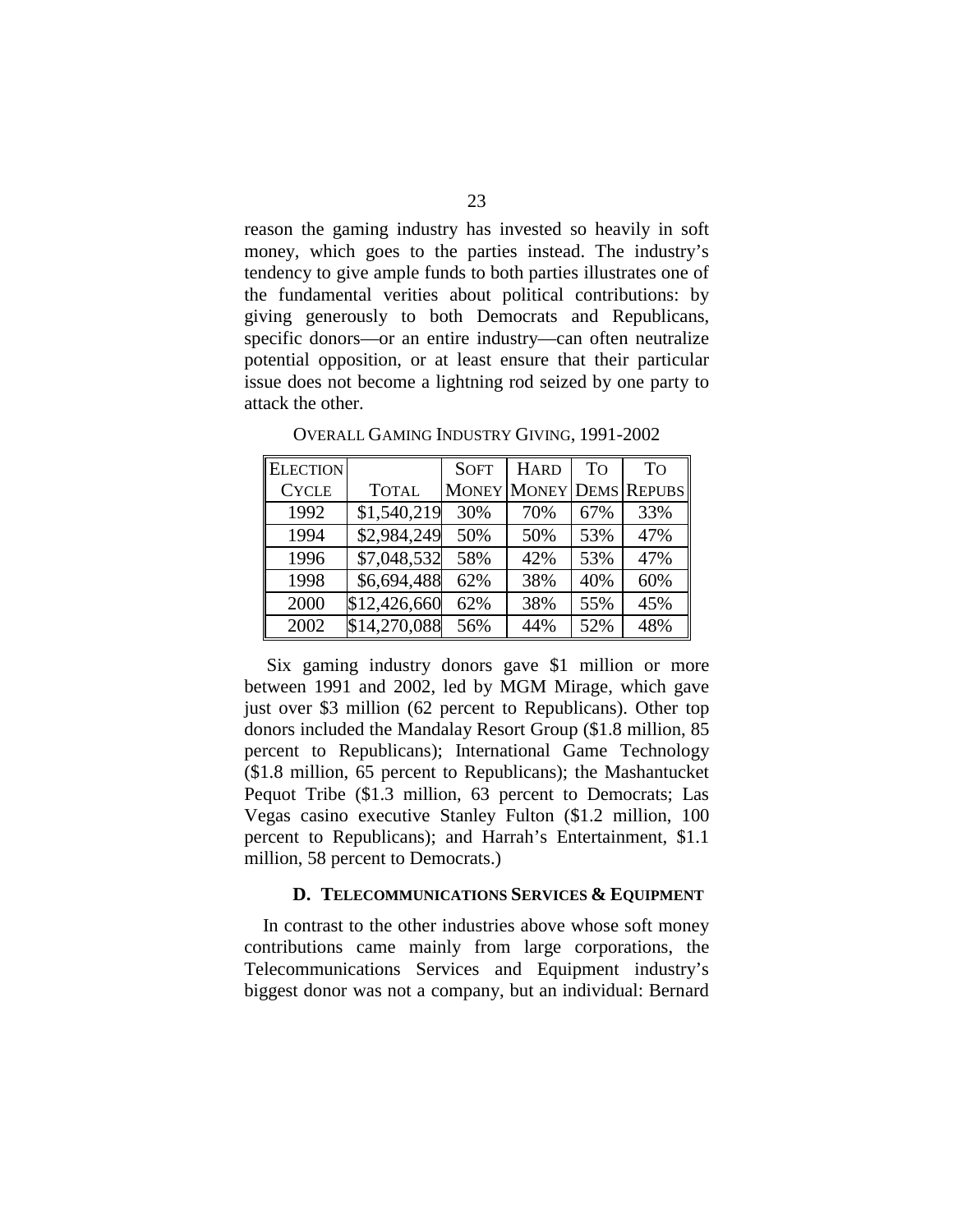Schwartz, head of Loral Space & Communications. Schwartz delivered more than \$5.3 million in soft money between 1991 and 2002, virtually all of it to the Democratic Party. His firm is currently restructuring under Chapter 11, as is the secondleading contributor on the list, Global Crossing.<sup>29</sup>

The political benefits Schwartz's contributions produced for his company erupted into a scandal in 1998 that prompted a congressional investigation.30 At issue was a waiver granted by the Clinton administration for the transfer of sensitive satellite technology to the Chinese government—technology that could be used not only for commercial purposes, but for military purposes as well. The State Department had initially denied permission for the transfer on the grounds of national security. In February 1998, however, President Clinton overruled that decision, transferring responsibility to the Commerce Department, which then approved a waiver for Loral. Schwartz was the single biggest contributor to the Democratic Party in the 1996 election cycle, with more than \$600,000 in soft money contributions. He gave another million dollars in the 1998 cycle, nearly \$1.3 million in the 2000 cycle, and over \$2.2 million in 2001-2002. The incident remains a powerful example of the nexus between large political donations and significant government decisions that may directly benefit a donor.

Global Crossing offers another illustrative case study. The firm's plans to build undersea fiber-optic cables connecting the U.S. to Japan hit a snag in 1999 when a consortium of rivals—AT&T, MCI and Sprint—sought permission from the

<sup>29</sup>*See* J. Lynn Lunsford, Andy Pasztor, Anne Marie Squeo, *Space Woes Zap Loral, Boeing*, Wall Street Journal, July 16, 2003; *and* Dennis K. Berman, Yochi J. Dreazen, *Global Crossing Deal May Hit Snag*, Wall Street Journal, July 9, 2003.

<sup>30</sup>*See* John Mintz, *China Aid Hurt U.S. Security, Panel Says*, Washington Post, December 31, 1998, at A1.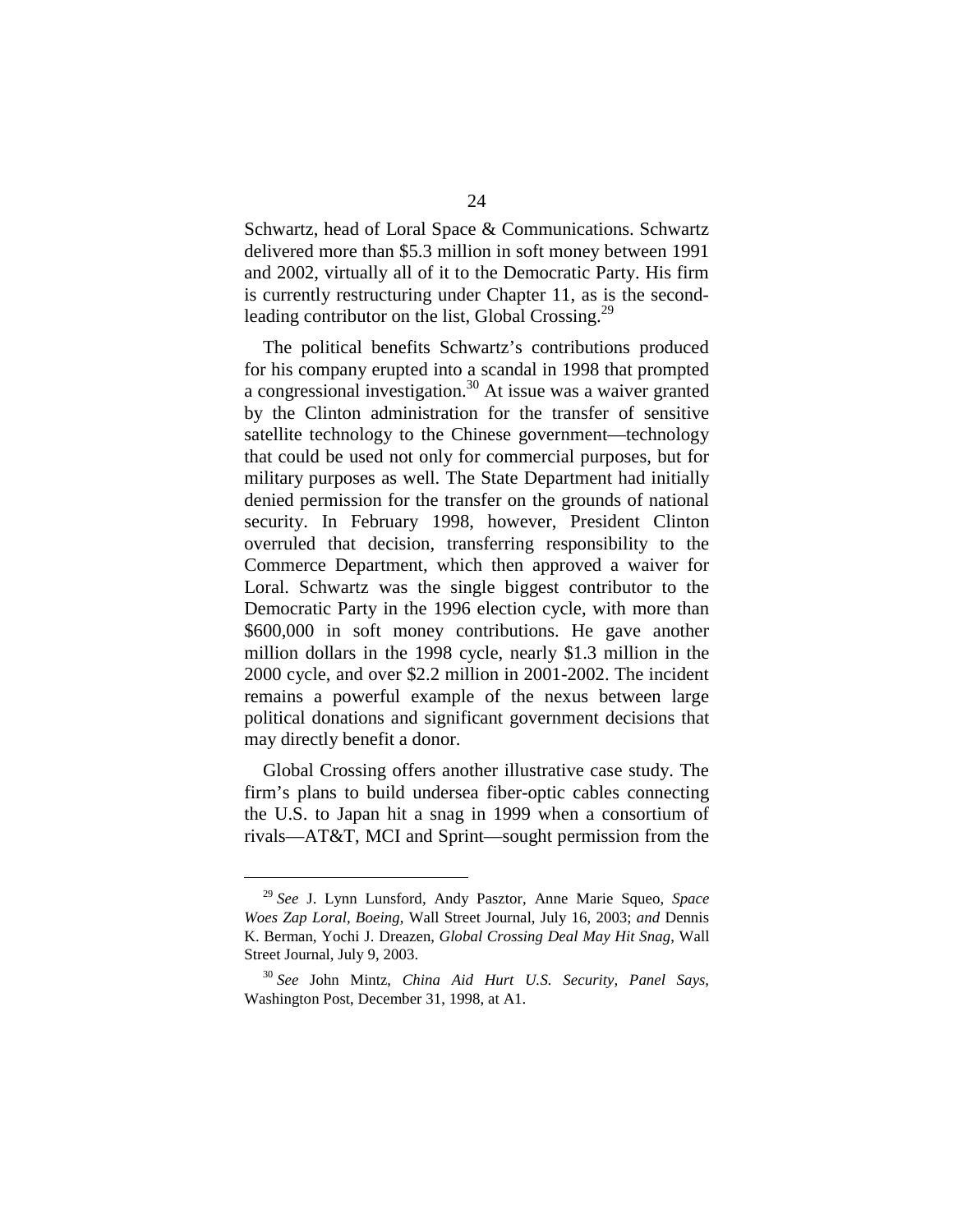Federal Communications Commission to build one of their own.31 Out of nowhere, Global Crossing emerged as a political powerhouse in Washington, thanks to a multimillion-dollar lobbying effort and \$2 million in soft money contributions during the 1999-2000 election cycle. The money was split almost evenly between the two parties (Democrats got 52 percent), and it came both from the corporation and from three of its top executives: co-chairmen Gary Winnick and Lodwrick Cook and CEO Leo Hindery. The company disappeared from the political radar screen almost as quickly as it arose, filing for bankruptcy not long after Enron did and facing investigations for accounting irregularities.

| <b>ELECTION</b> |              |     |                   |
|-----------------|--------------|-----|-------------------|
| <b>CYCLE</b>    | <b>TOTAL</b> |     | TO DEMS TO REPUBS |
| 1992            | \$440,566    | 30% | 70%               |
| 1994            | \$591,203    | 50% | 50%               |
| 1996            | \$2,588,990  | 71% | 29%               |
| 1998            | \$2,638,887  | 65% | 35%               |
| 2000            | \$11,269,594 | 63% | 37%               |
| 2002            | \$8,413,392  | 57% | 43%               |

SOFT MONEY CONTRIBUTIONS FROM THE TELECOM SERVICES/EQUIPMENT INDUSTRY, 1991-2002

<sup>31</sup>*See U.S.-Japan Undersea Cable Project Focus of Probe*, Bloomberg News, *available in* Los Angeles Times, July 1, 1999, at C3; *see also AT&T Plan for Japan Cable Clears Hurdle*, Bloomberg News, *available in* New York Times, July 10, 1999, at C3.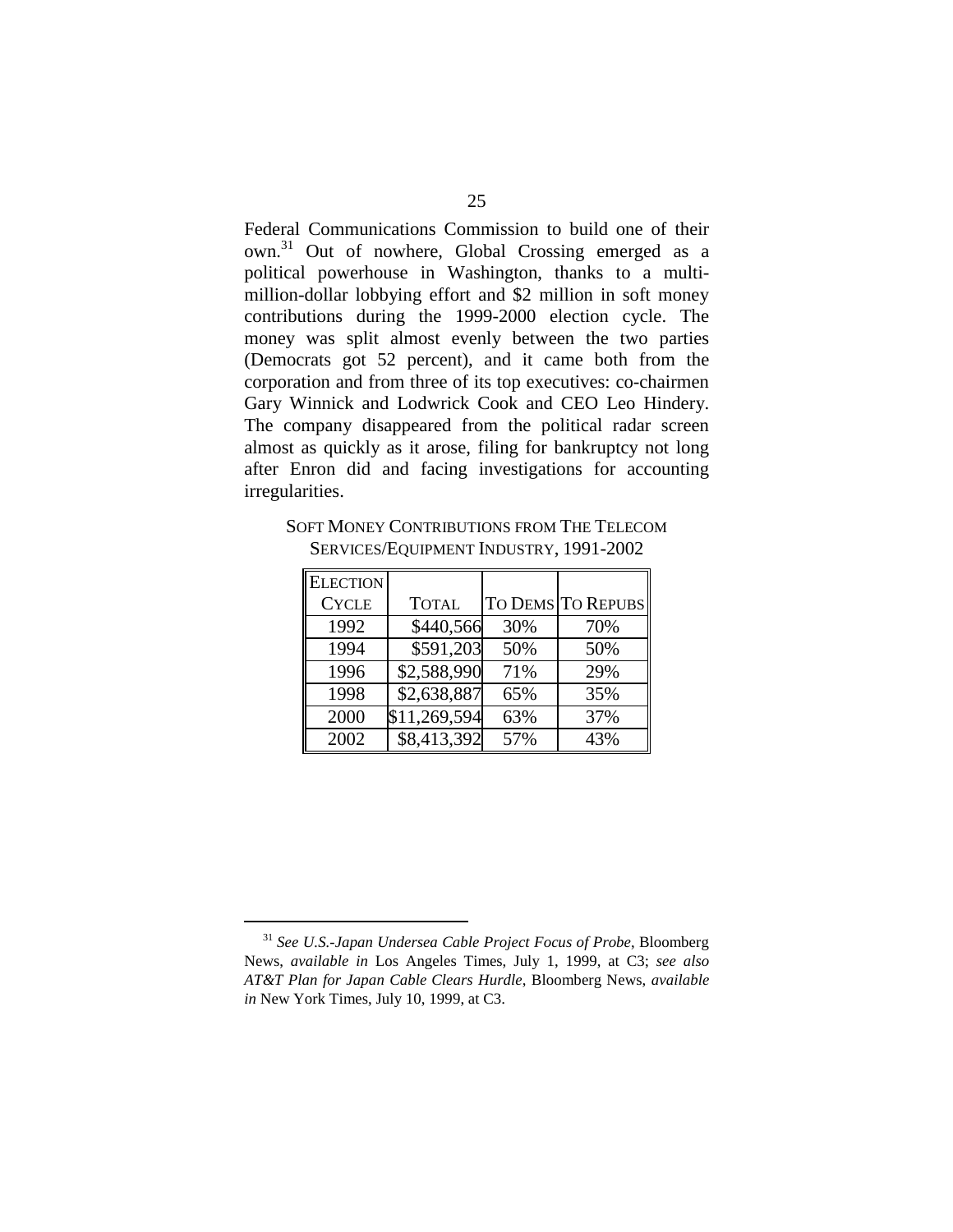| <b>ELECTION</b> |              | <b>SOFT</b> | <b>HARD</b> | To  | <b>TO</b>                      |
|-----------------|--------------|-------------|-------------|-----|--------------------------------|
| <b>CYCLE</b>    | <b>TOTAL</b> |             |             |     | <b>MONEY MONEY DEMS REPUBS</b> |
| 1992            | \$1,708,705  | 26%         | 74%         | 46% | 54%                            |
| 1994            | \$1,759,179  | 31%         | 69%         | 54% | 46%                            |
| 1996            | \$4,862,638  | 53%         | 47%         | 56% | 43%                            |
| 1998            | \$5,199,605  | 51%         | 49%         | 53% | 46%                            |
| 2000            | \$18,220,484 | 62%         | 38%         | 56% | 44%                            |
| 2002            | \$12,853,876 | 65%         | 35%         | 54% | 46%                            |

OVERALL TELECOM SERVICES/EQUIPMENT INDUSTRY GIVING, 1991-2002

### **E. THE ROLE OF ORGANIZED LABOR**

While most business groups have long supported the Republican Party in their campaign contributions, labor unions have for generations been a mainstay of financial support for the Democratic Party. They, too, were quick to adapt to the new regime of soft money contributions, as was obvious when the source of that money was first disclosed in the 1991-92 election cycle. In that cycle and the five to follow, unions delivered a total of just under \$95 million. Ninety-eight percent of it went to the Democrats.

| <b>ELECTION</b> |              |     |                   |
|-----------------|--------------|-----|-------------------|
| <b>CYCLE</b>    | <b>TOTAL</b> |     | TO DEMS TO REPUBS |
| 1992            | \$4,319,238  | 99% | 1%                |
| 1994            | \$4,417,358  | 99% | 1%                |
| 1996            | \$9,546,686  | 98% | 2%                |
| 1998            | \$10,322,136 | 97% | 3%                |
| 2000            | \$30,418,895 | 99% | 1%                |
| 2002            | \$35,867,806 | 99% | $1\%$             |

SOFT MONEY CONTRIBUTIONS FROM ORGANIZED LABOR, 1991-2002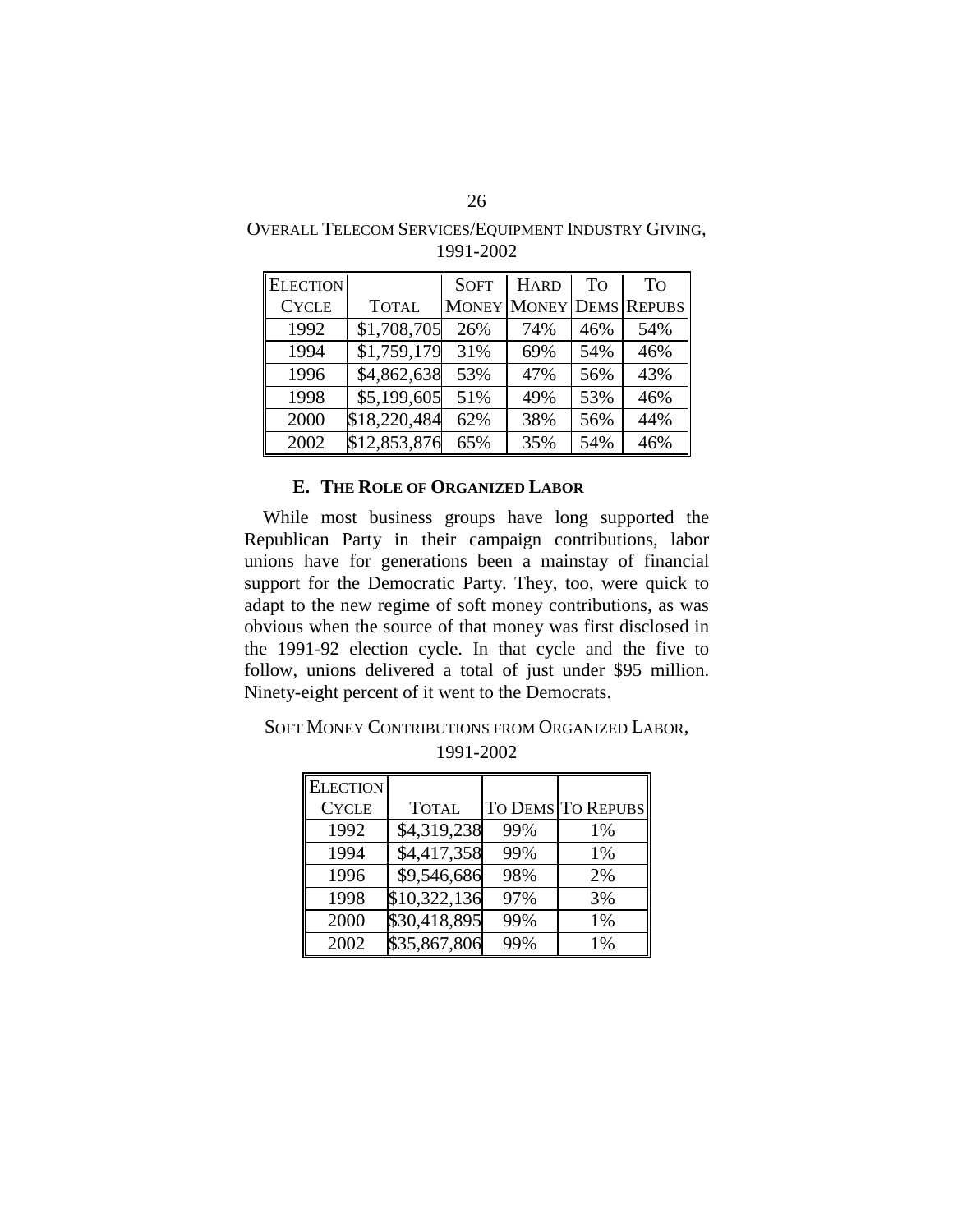While the bulk of union dollars continue to flow to Democratic candidates in hard money through political action committees, the proportion of labor dollars delivered in soft money continued to rise with each new election cycle while soft money was legal—growing from just 8 percent of all labor money in 1992 to more than one dollar in every three in both the 2000 and 2002 cycles.

| <b>ELECTION</b> |              | <b>SOFT</b> | <b>HARD</b>                    | To  | To |
|-----------------|--------------|-------------|--------------------------------|-----|----|
| <b>CYCLE</b>    | <b>TOTAL</b> |             | <b>MONEY MONEY DEMS REPUBS</b> |     |    |
| 1992            | \$53,341,208 | 8%          | 92%                            | 94% | 5% |
| 1994            | \$51,044,388 | 9%          | 91%                            | 96% | 4% |
| 1996            | \$64,949,299 | 15%         | 85%                            | 93% | 6% |
| 1998            | \$60,859,967 | 17%         | 83%                            | 92% | 8% |
| 2000            | \$90,152,281 | 34%         | 66%                            | 94% | 6% |
| 2002            | \$96,529,105 | 37%         | 63%                            | 93% | 7% |

OVERALL LABOR GIVING, 1991-2002

Even considering that the largest unions have millions of members nationwide, their impact as soft money donors is impressive. AFSCME, the American Federation of State, County and Municipal Employees, was the single biggest donor of soft money from 1991-2002, with more than \$15.7 million in contributions, all to the Democrats. Six other unions ranked in the top 20: the Service Employees International Union (\$11.3 million); Communications Workers of America (\$9.2 million); the Carpenters & Joiners Union (\$7.1 million); the American Federation of Teachers (\$6.9 million); the United Food & Commercial Workers Union (\$5.5 million); and the National Education Association (\$4.8 million). Virtually all the money went to Democratic Party committees; the most bipartisan among them was the NEA, which gave 7 percent of its soft money to the Republicans.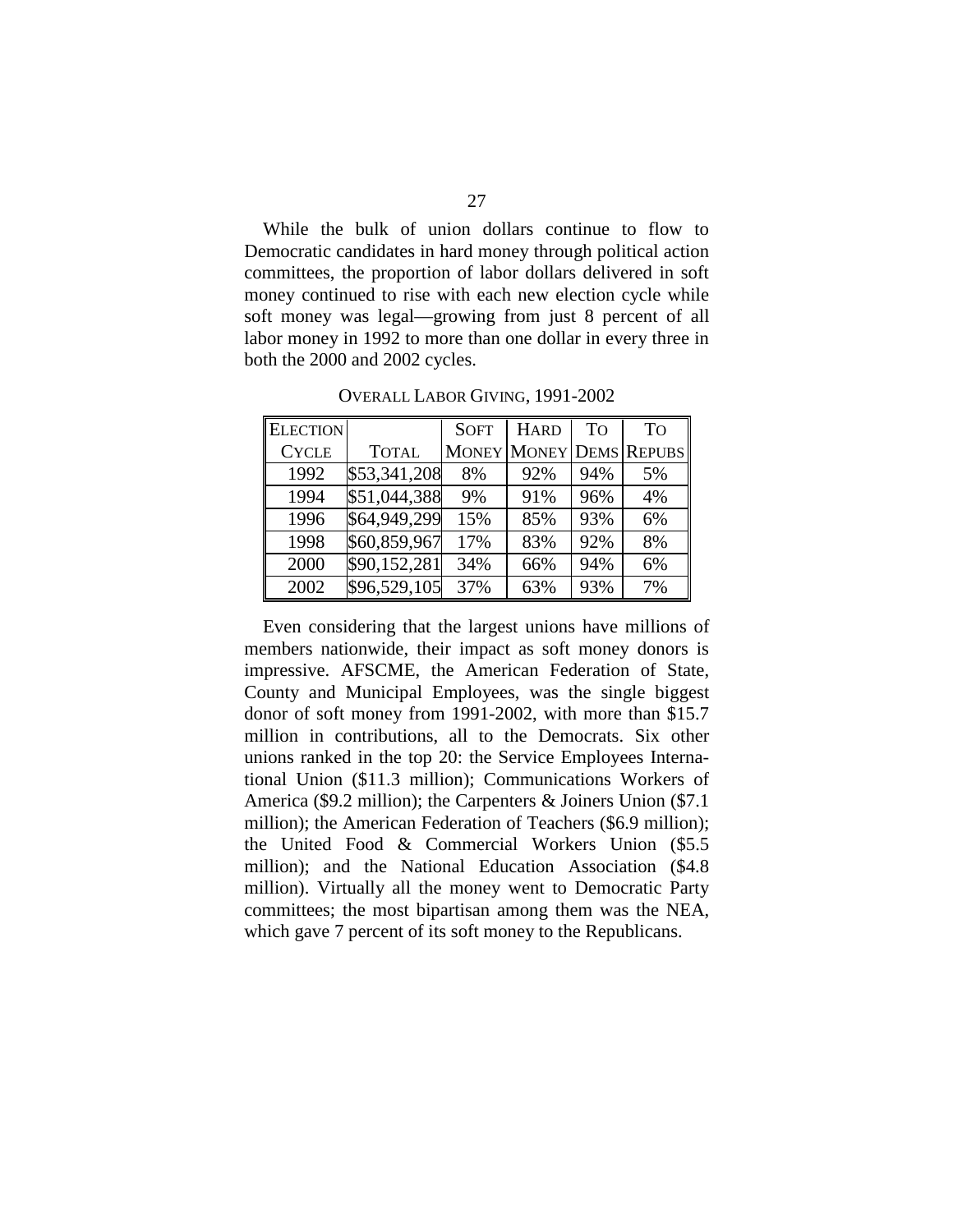### **CONCLUSION**

As the above analysis demonstrates, soft money contributions at the national level are directly related to federal election campaigns and the policy agendas of individuals, industries and groups. Those agendas, like the soft money contributions, are focused on decisions made by members of congress and the occupant of the White House. Contrary to the claim of some, these large soft money contributions are not primarily focused on state and local races or party building. These contributions are "non-federal" only in the sense that, prior to the BCRA, the FEC had declared them so. For all other intents and purposes, the donors and the recipients were linked in a soft money strategy that was aimed at helping elect Federal candidates to further a national agenda of the donors.

Respectfully submitted,

LAWRENCE M. NOBLE \* PAUL SANFORD 1101 14th St. NW Suite 1030 Washington, D.C. 20005 (202) 857-0044

\* Counsel of Record Counsel for *Amicus Curiae* 

August 5, 2003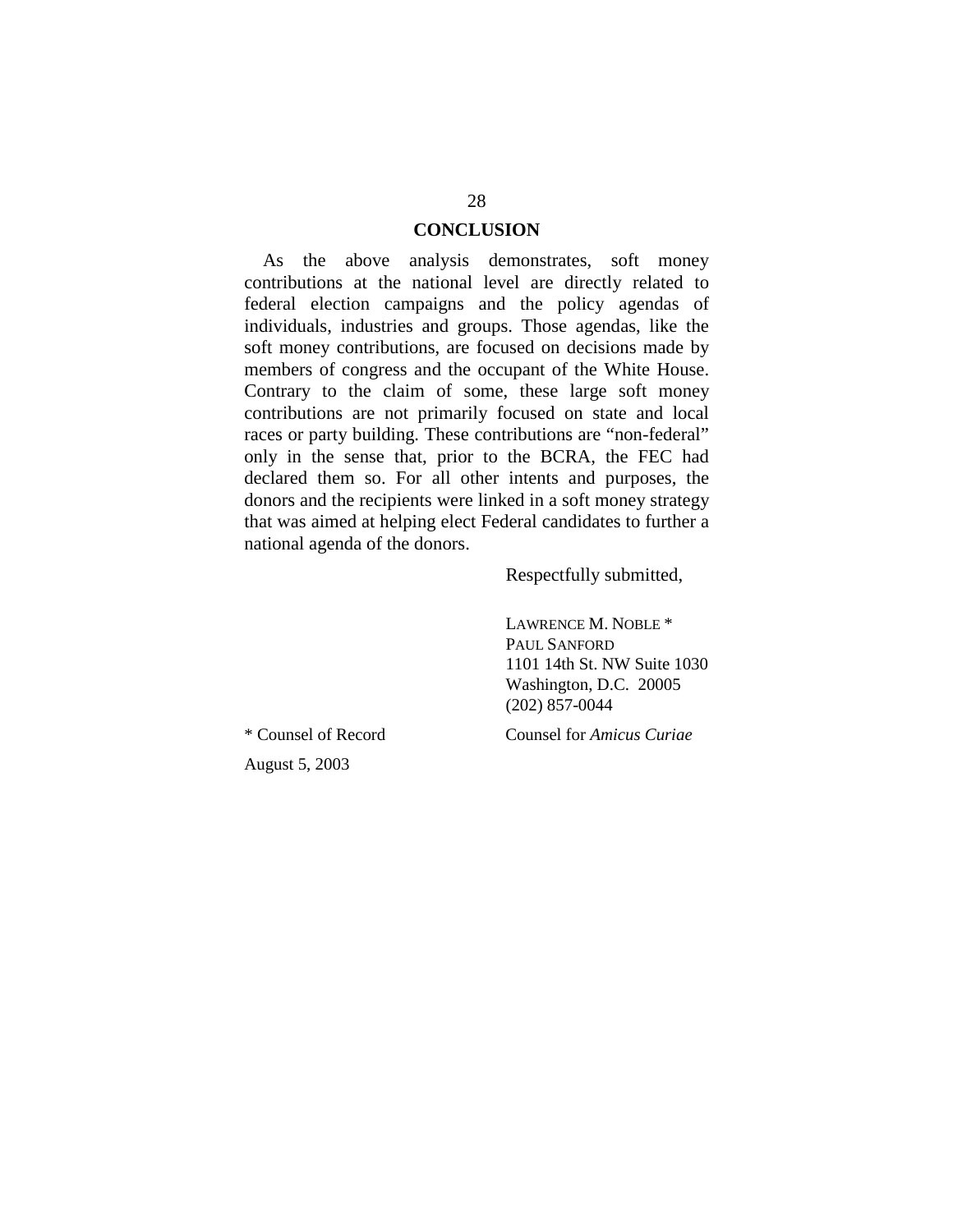## **APPENDIX**

#### **METHODOLOGY**

For this *amicus* brief the Center reviewed nearly 224,000 itemized soft money contributions made to political party committees between January 1, 1991 and November 7, 2002—the entire lifespan of disclosed soft money contributions to the national parties. This includes all contributions above \$200 made by individuals, corporations, or other organizations. Wherever possible, the contributions were then coded by industry/interest group. For organizations, this classification was based on the company or association's primary business interest, or in the case of ideological groups, the political issues it promotes. For individuals, the code was based on the donor's occupation/employer, as reported by the recipient committee based on the disclosure by the donor.

The codes used for business groups follow the general guidelines of the Standard Industrial Classification (SIC) codes initially designed by the Office of Management and Budget, and later replaced by the North American Industry Classification System (NAICS), developed jointly by the U.S., Canada and Mexico. These groupings were adjusted as needed to make them more applicable to common political demarcations, such as jurisdictional divisions in the structure of congressional committees. For labor and ideological groups, the Center derived its own classification system.

The system is hierarchical, divided into 13 broad sectors. Ten of these sectors reflect the world of business (such as defense, transportation, and health care). Labor has its own sector, as does the broad spectrum of ideological and singleinterest groups.

At the more detailed level, the codes are broken down into more than 80 "industries"—for example air transport, insurance, and health professionals. Finally, the most detailed